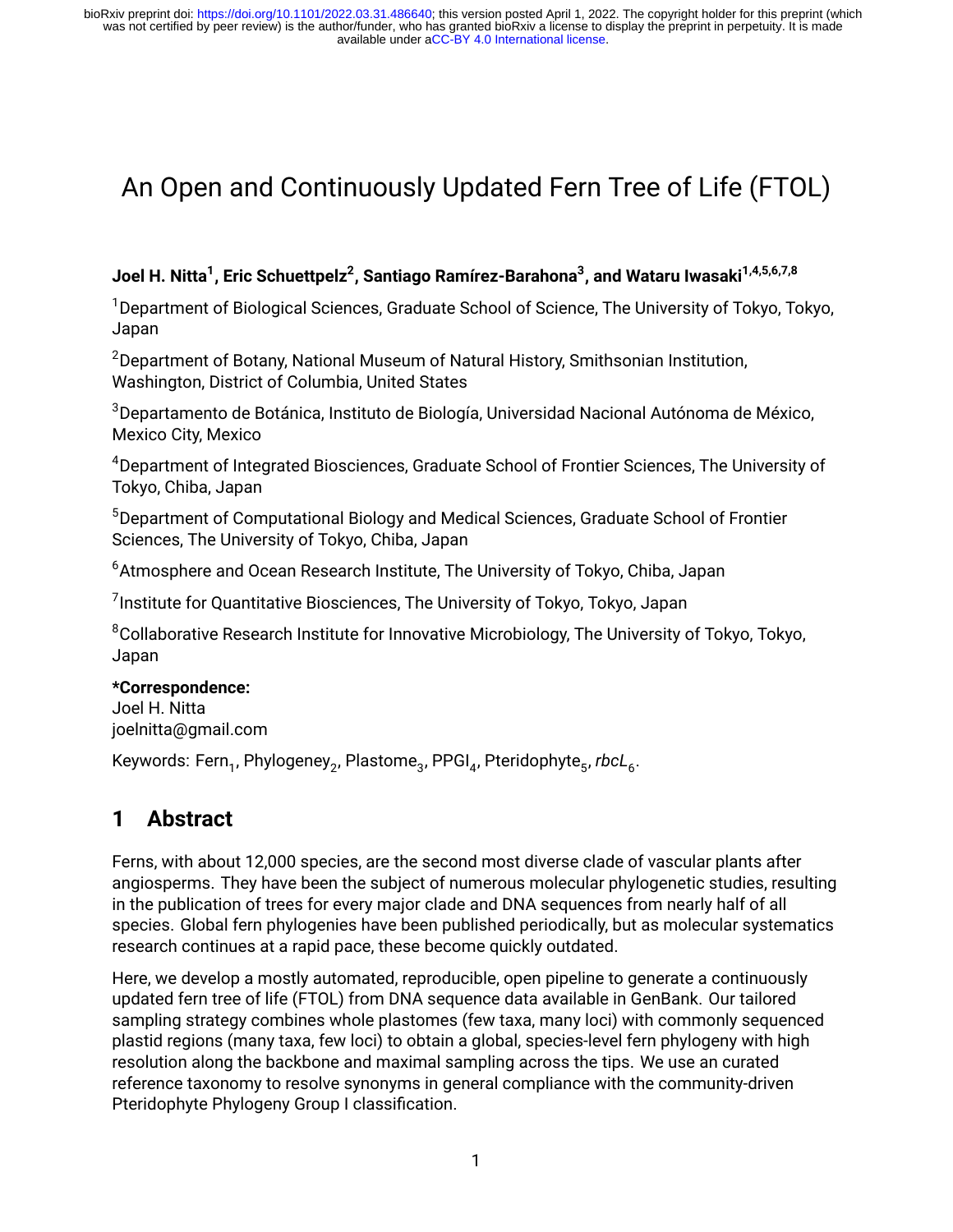The current FTOL includes 5,563 species, an increase of *ca.* 40% relative to the most recently published global fern phylogeny. Using an updated and expanded list of 65 fern fossil constraints, we find estimated ages for most families and deeper clades to be considerably older than earlier studies.

FTOL and its accompanying datasets, including the fossil list and taxonomic database, will be updated on a regular basis and are available via a web portal [\(https://fernphy.github.io](https://fernphy.github.io)) and R packages, enabling immediate access to the most up-to-date, comprehensively sampled fern phylogeny. FTOL will be useful for anybody studying this important group of plants over a wide range of taxonomic scales, from smaller clades to the entire tree. We anticipate FTOL will be particularly relevant for macroecological studies at regional to global scales and will inform future taxonomic systems with the most recent hypothesis of fern phylogeny.

# **2 Introduction**

Ferns (ca. 12,000 species) are the second most diverse clade of vascular plants after angiosperms (ca. 300,000 species) and are a useful study system for understanding processes of biogeography (Tryon, 1986; Kato, 1993), community ecology (e.g., Hennequin et al., 2014; Lehtonen et al., 2015), and speciation (e.g., Kao et al., 2020). Key to any investigation of evolutionary history in this group is a well-sampled phylogeny. Fortunately, ferns have received relatively intense focus from molecular systematists, which has resulted in the publication of trees for all major clades and DNA sequence data from nearly half of all currently recognized fern species. Thus, there is both a pressing need and sufficient sampling for a globally sampled fern phylogeny.

Past efforts to construct such a global phylogeny have steadily expanded their sampling, at first by mostly generating new sequences, then later by mining GenBank (Pryer et al., 2004; Schuettpelz and Pryer, 2007; Lehtonen, 2011; Testo and Sundue, 2016). Indeed, growth of of plastid fern accessions in GenBank show no sign of slowing since the most recent global fern phylogeny (Testo and Sundue, 2016; Figure 1). There is a need therefore, not only for a revised global fern phylogeny, but also one that is continuously updated to keep pace with the rapid accumulation of molecular data going forward. Such an effort would eliminate the need for researchers to "rebuild the wheel" each time the need for a globally sampled fern phylogeny arises.

Multiple frameworks have been put forth to automatically or semi-automatically generate trees for any particular part of the tree of life (Antonelli et al., 2016), all plants (Eiserhardt et al., 2018), or even the entire tree of life at once (Hinchliff et al., 2015), which would of course subsume a global fern phylogeny. While such approaches are well-suited to some studies, they cannot be expected to produce an optimal fern phylogeny due to the use of "one-size-fits-all" methods to accommodate such a wide phylogenetic breadth. By focusing methods and datasets specifically on ferns, it should be possible to generate a higher quality end-product (tree) that can then be used "as-is" by biologists studying these organisms. Furthermore, there is much to be gained from integrating a carefully designed global fern phylogeny with the fern systematics community that would not be as easily accomplished with a "tree of all life" or "tree of all plants".

Recently, a genus-level taxonomy of ferns and lycophytes was established using an inclusive, community-driven approach (Pteridophyte Phylogeny Group I, 2016; hereafter "PPG I"). PPG I has been widely accepted and used, but there were problematic (non-monophyletic) genera included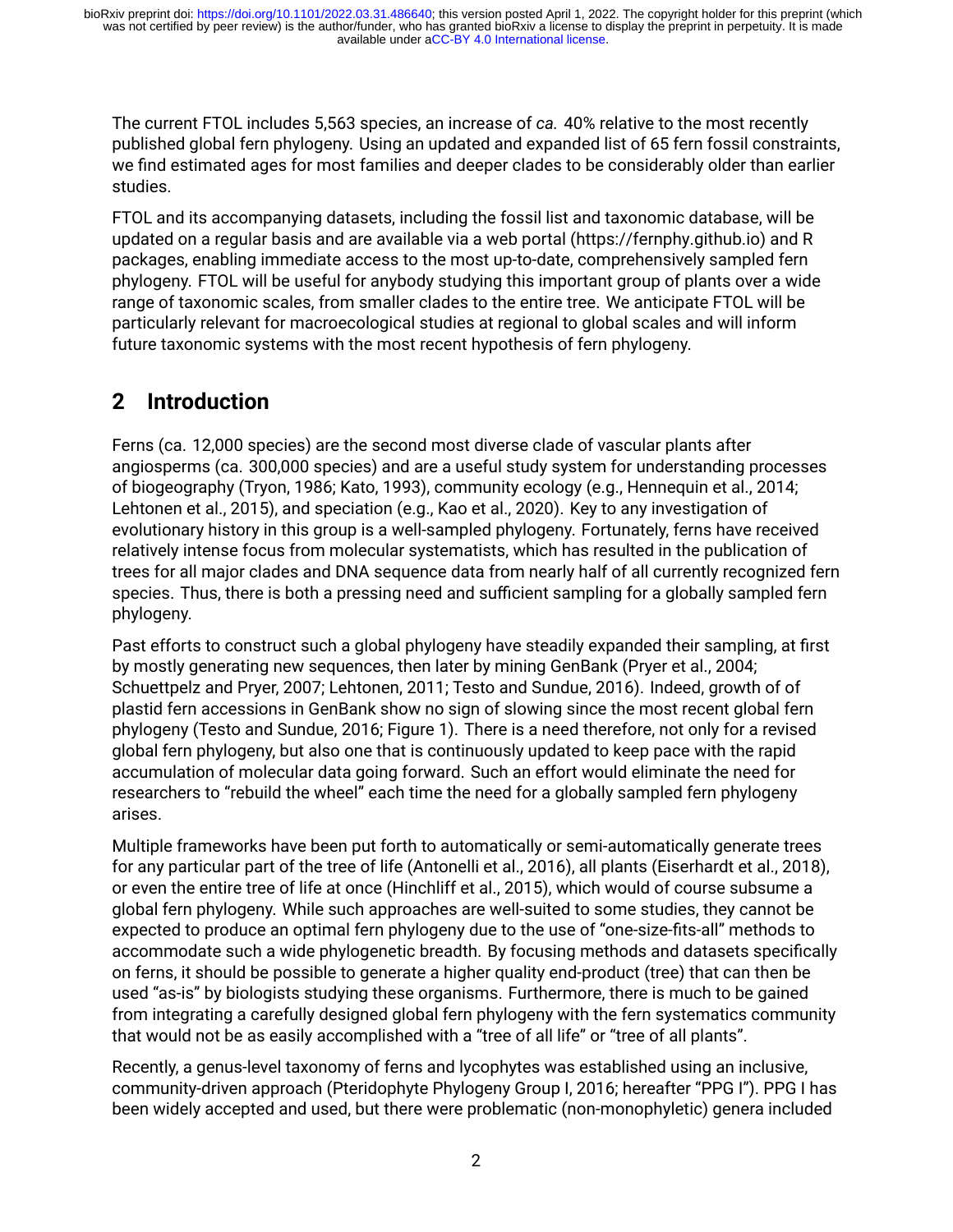at the time of publication, and many taxonomic changes have been (and will continue to be) proposed since (*e.g.*, Almeida et al., 2017; Shang et al., 2018; Zhang et al., 2020). The next iteration of the PPG classification (*i.e.*, PPG II) will ideally be an online, open resource that can be updated as necessary. We envision an open, continuously updated global fern phylogeny that could be directly integrated with PPG II such that taxonomic decisions can be made based on community consensus and the most recently available data.

Here, we leverage taxonomic knowledge to design a custom, fully reproducible, mostly automated pipeline to generate a maximally sampled global fern tree of life (FTOL; Figure 2). We plan to run the pipeline on a regular basis and make the results freely available online through a web portal([https://fernphy.github.io\)](https://fernphy.github.io) and R package (FTOL working group, 2022b). This will enable anybody interested in the biology of ferns to have access to the most current hypothesis of fern phylogeny, as well as an associated time-tree dated using a curated list of fern fossils. We anticipate FTOL will have several impacts for the field of fern systematics and evolution: 1) it will always provide the most up-to-date snapshot of our collective understanding of fern relationships; 2) it will allow for continuous assessment of taxonomy, and indicate those parts of the tree that are in need of taxonomic revision; and 3) it will be an important source of data for phylogenetic comparative and macroevolutionary studies of ferns.

# **3 Materials and Methods**

# **3.1 Locus selection**

The plastid genome has been the most widely sequenced genomic compartment in ferns by far (Figure 1), so we used plastid loci to build our tree. Our sampling includes two major categories of sequence data: 1) seven loci (*atpA*, *atpB*, *matK*, *rbcL*, *rps4*, *trnL*–*trnF*, and *rps4*–*trnS*) that have been frequently used in molecular analyses of ferns and are typically obtained by PCR and Sanger sequencing ("Sanger loci"); and 2) a much larger set of single-copy loci typically obtained from next-generation sequencing of the plastome ("plastome loci"). Here, the *trnL*–*trnF* locus includes the *trnL* intron, the 3' *trnL* exon, and the *trnL*–*trnF* intergenic spacer; the *rps4*–*trnS* locus includes only the *rps4*–*trnS* intergenic spacer. The set of plastome loci is based on the list of 83 protein-coding genes of Wei et al. (2017), which was filtered to only genes that show no evidence of duplication (77 genes, including *atpA*, *atpB*, *matK*, *rbcL*, and *rps4*), and then combined with the *trnL*–*trnF* and *rps4*–*trnS* loci (79 loci total). Here, "locus" refers to an individual gene, intergenic spacer, or a unit comprised of these in the case of *trnL*–*trnF*.

# **3.2 Dataset construction**

All sequences were downloaded from GenBank. GenBank queries were formatted to include the locus name, "Polypodiopsida[ORGN]", and "[PDAT]" to specify a date range (e.g., 1980/01/01[PDAT]:2021/12/12[PDAT]) so that a given query results in the same set of sequences regardless of when the query is made (with the possible exception of accessions that were embargoed at the time of querying). Names including the terms "aff." or "cf.", hybrid formulas, and environmental DNA samples were excluded. There is no formal definition of genomic vs. Sanger sequences in GenBank, so we used an empirical sequence length cutoff to distinguish between Sanger ( $\leq$  7,000 bp) and plastome ( $>$  7,000 bp) accessions with the "[SLEN]" term.

There is a lack of consensus on sequence annotation in GenBank; the same locus may be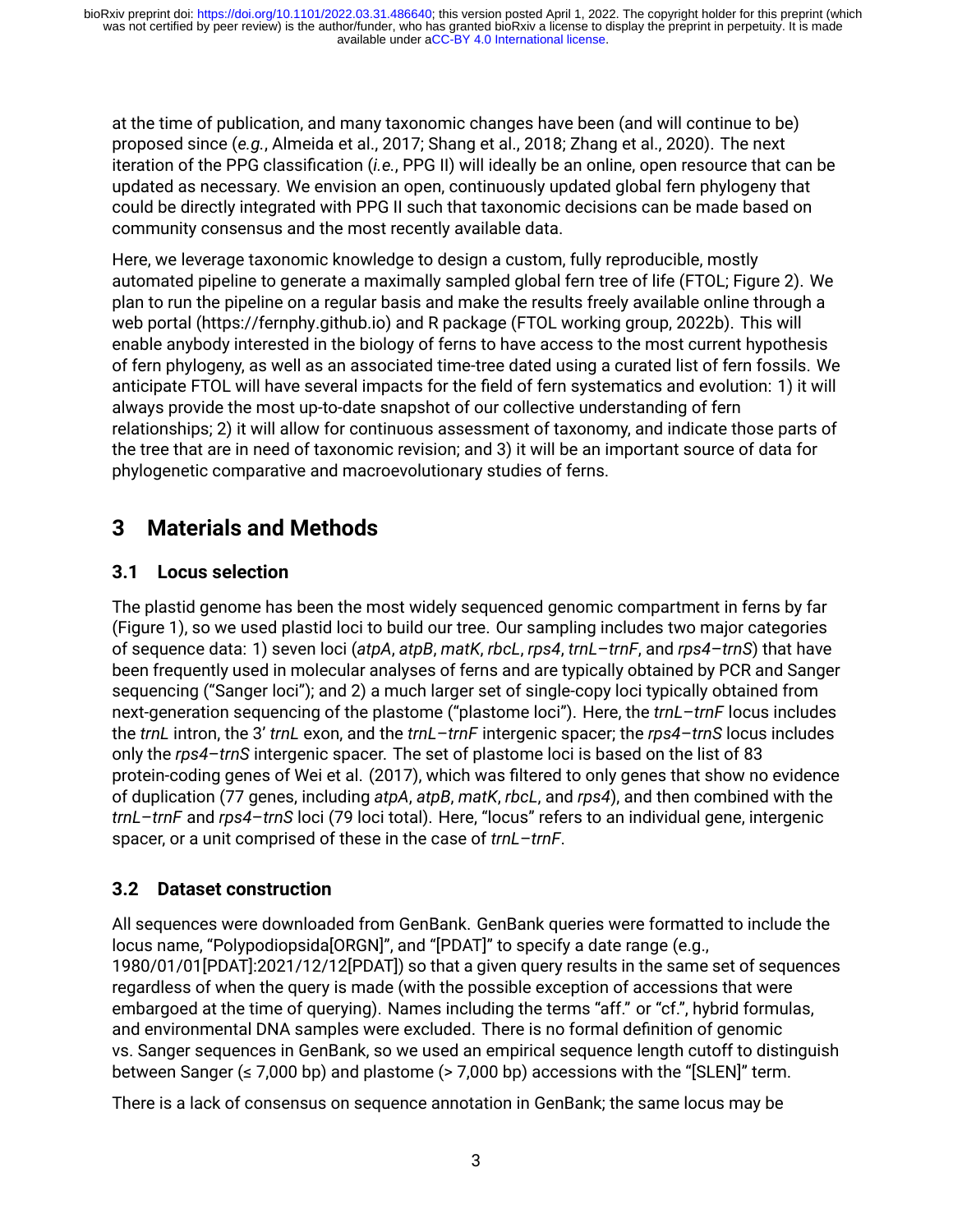annotated using different names, or not annotated at all. To avoid missing sequences due to differences in annotation format, we used the "Reference\_Blast\_Extract.py" script of superCRUNCH (Portik and Wiens, 2020) to extract target loci from GenBank FASTA files. Briefly, this involves querying candidate FASTA files downloaded from GenBank with BLAST (Altschul et al., 1997) against a reference database of full length, representative sequences (i.e., a "baited search"; Smith et al., 2009; Smith and Walker, 2019). Those portions of the query that have a significant match in the reference are extracted and written to a new filtered FASTA file.

We constructed the superCRUNCH reference databases by first downloading fern sequences from GenBank, then extracting target gene sequences with a custom R script that parses the GenBank flatfile; this only works for properly annotated accessions. We then filtered the sequences to a single representative longest sequence per genus. Next, we aligned the filtered sequences with MAFFT (Katoh et al., 2002) and removed poorly aligned regions with trimAl (Capella-Gutiérrez et al., 2009). To maximize the size of the reference database for Sanger loci, we then ran "Reference\_Blast\_Extract.py" using these sequences as references, followed by filtering to the longest sequence per genus and alignment and cleaning as before; this retrieved additional sequences that lacked annotations in the first round. The cleaned alignments were then used as references for superCRUNCH to obtain a maximally sampled set of fern sequences from sequences downloaded from GenBank.

#### **3.3 Taxonomic name resolution**

This project aimed to generate a phylogeny that is consistent with PPG I, while accounting for taxonomic changes that have been made since its publication. Species names in GenBank, which use the NCBI taxonomy (Federhen, 2012; Schoch et al., 2020), do not necessarily conform to PPG I. Furthermore, the NCBI taxonomy is not curated specifically for ferns and includes many fern synonyms. Therefore, we standardized all species names in the GenBank sequences against a newly generated reference taxonomy. Our reference taxonomy is based on the World Ferns database v.12.8 (Hassler, 2022), which conforms to PPG I (with some exceptions explained below) and is available in Darwin Core format (Darwin Core Task Group, 2009) via the Catalog of Life (Bánki et al., 2021).

To resolve species names, we used the taxastand R package (Nitta et al., 2021), which can account for differences in formatting of taxonomic authors (*e.g.*, parenthetical basionym author present or absent) and perform fuzzy matching, which is needed to account for spelling errors or variations in author names.

We manually inspected any fuzzily matched or non-matching names. This revealed some species names in GenBank that were missing in the World Ferns database, spelling errors, as well as some names in the database that needed to be treated differently (*e.g.*, changes in synonymy). We thus updated and edited the initial World Ferns database using the dwctaxon R package (Nitta, 2022), which is designed to work with taxonomic data in the Darwin Core format. We refer to the resulting taxonomic database as "pteridocat," and have made it freely available online (<https://github.com/fernphy/pteridocat>) so that other researchers may standardize taxonomic names in their data to match those of FTOL (FTOL working group, 2022c).

There are differences between pteridocat and PPG I, mostly at the genus level. In the time since PPG I was introduced, several new genera have been published. Furthermore, multiple genera included in PPG I were known to be non-monophyletic and provisionally circumscribed (Pteridophyte Phylogeny Group I, 2016). Pteridocat includes newly published genera, some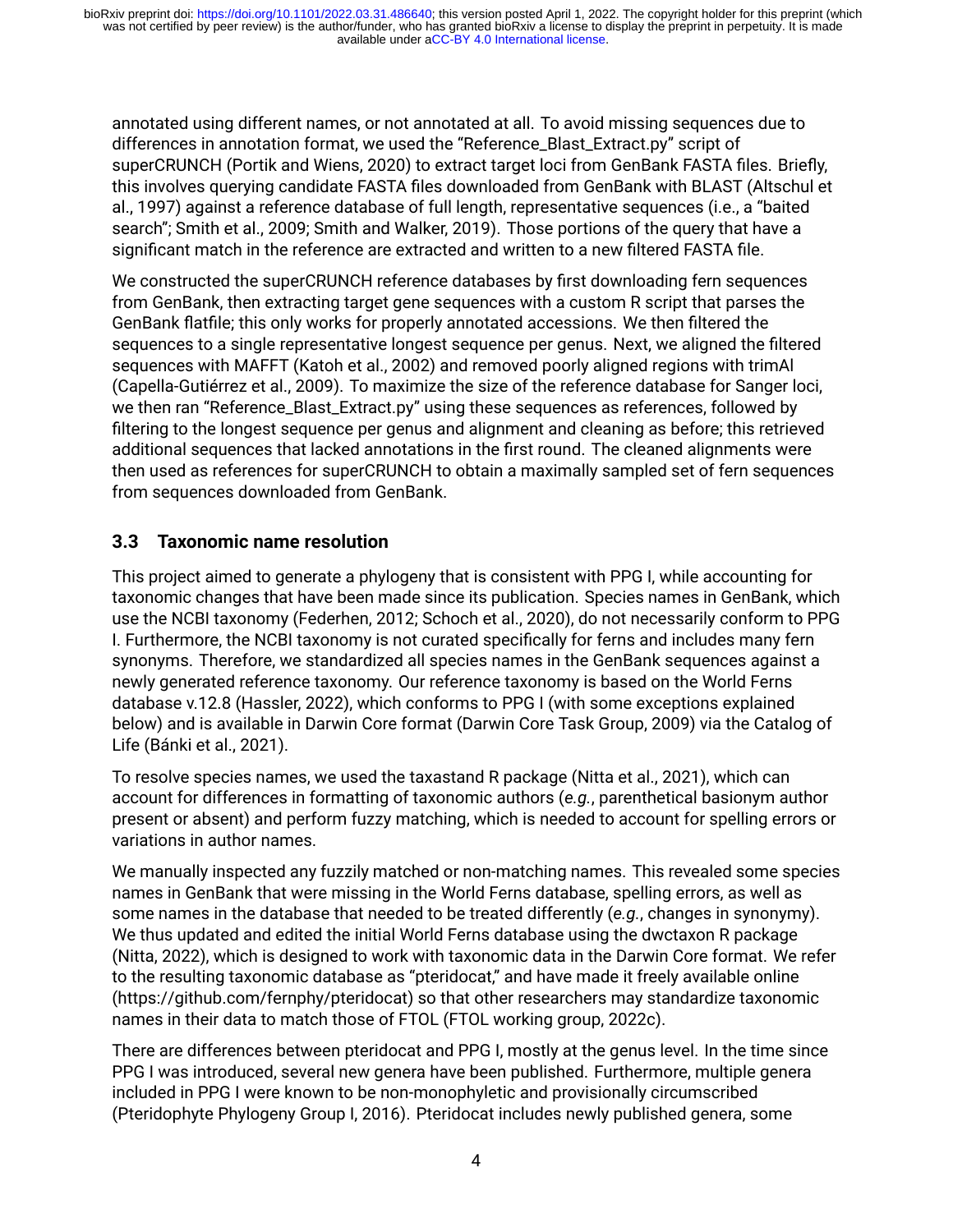genera that were not recognized by PPG I, as well as nothogenera, which were not included in PPG I (Liu et al., 2020). Differences between pteridocat and PPG I are summarized in Table S1.

# **3.4 Removal of rogue sequences using BLAST**

Another potential issue with GenBank sequences is the presence of misidentified sequences, poor quality sequences, and contaminants (hereafter collectively referred to as "rogues"). We removed putative rogues from Sanger sequences as follows. First, we constructed a BLAST library including all extracted Sanger sequences. Next, we conducted one BLAST search for each Sanger sequence against the library (all-by-all BLAST). We compared the families (following PPG I) of the matching sequences to each query; in the case the top three best matches belonged to a different family than the query, , that query was considered a rogue and excluded from further analysis. For Cyatheales and Saccolomatineae, which include several closely related small families, we used the order and sub-order level, respectively, instead of family to avoid false positives. Species belonging to monotypic families were not considered for this filtering. While this method cannot account for rogues at finer taxonomic levels, it is an efficient approach for removing obviously erroneous sequences. We inspected all accessions flagged this way as rogues before excluding them. In cases where the family mismatch was due to incorrect taxonomy (*e.g.*, the species name in GenBank matches the correct family but the name used in the taxonomic database does not), we updated the taxonomic database accordingly.

#### **3.5 Sequence concatenation and selection**

A typical step in multilocus phylogenetic workflows is to concatenate loci across samples. For phylogenetic studies aiming to include one tip per species, this is often done by concatenating the longest sequence per locus within each species, regardless of source. However, such an approach is potentially problematic because accessions on GenBank may be misidentified and/or species may not be monophyletic. Therefore, we concatenated accessions and selected one final set of concatenated loci per species as follows (here, we refer to "accession" to mean a single locus within a GenBank accession; GenBank accessions may contain multiple loci, but we already split those out using superCRUNCH as described above). First, we constructed gene trees with FastTree (Price et al., 2009, 2010) on default settings, and classified species as monophyletic if they were monophyletic in all gene trees including multiple accessions of that species. Then, we concatenated loci that met any of the following three conditions: 1) if a species was monophyletic, loci were concatenated by selecting the longest accession per locus within that species; 2) if all accessions originated from the same voucher specimen, loci were concatenated across accessions; 3) if all accessions for a given species originated from only one publication, loci were concatenated across accessions. Accessions not meeting any of these conditions were not concatenated. All calculations of sequence length excluded missing bases ("?", "N", or "-").

We selected the final set of concatenated loci for each species based on presence of *rbcL* and sequence length. We sought to maximize representation of *rbcL* as this is historically the most sequenced locus for ferns, and maximal sampling of one locus has been shown to improve results in super-matrix phylogenies (Talavera et al., 2021). Our procedure for selecting accessions for each species is as follows: 1) if accessions are concatenated including *rbcL* and at least one other locus, select the set of concatenated accessions with the greatest total sequence length; 2) otherwise, if accessions include *rbcL* only, select the accession with the longest *rbcL* sequence; 3) otherwise, select the accession or set of concatenated accessions with the greatest total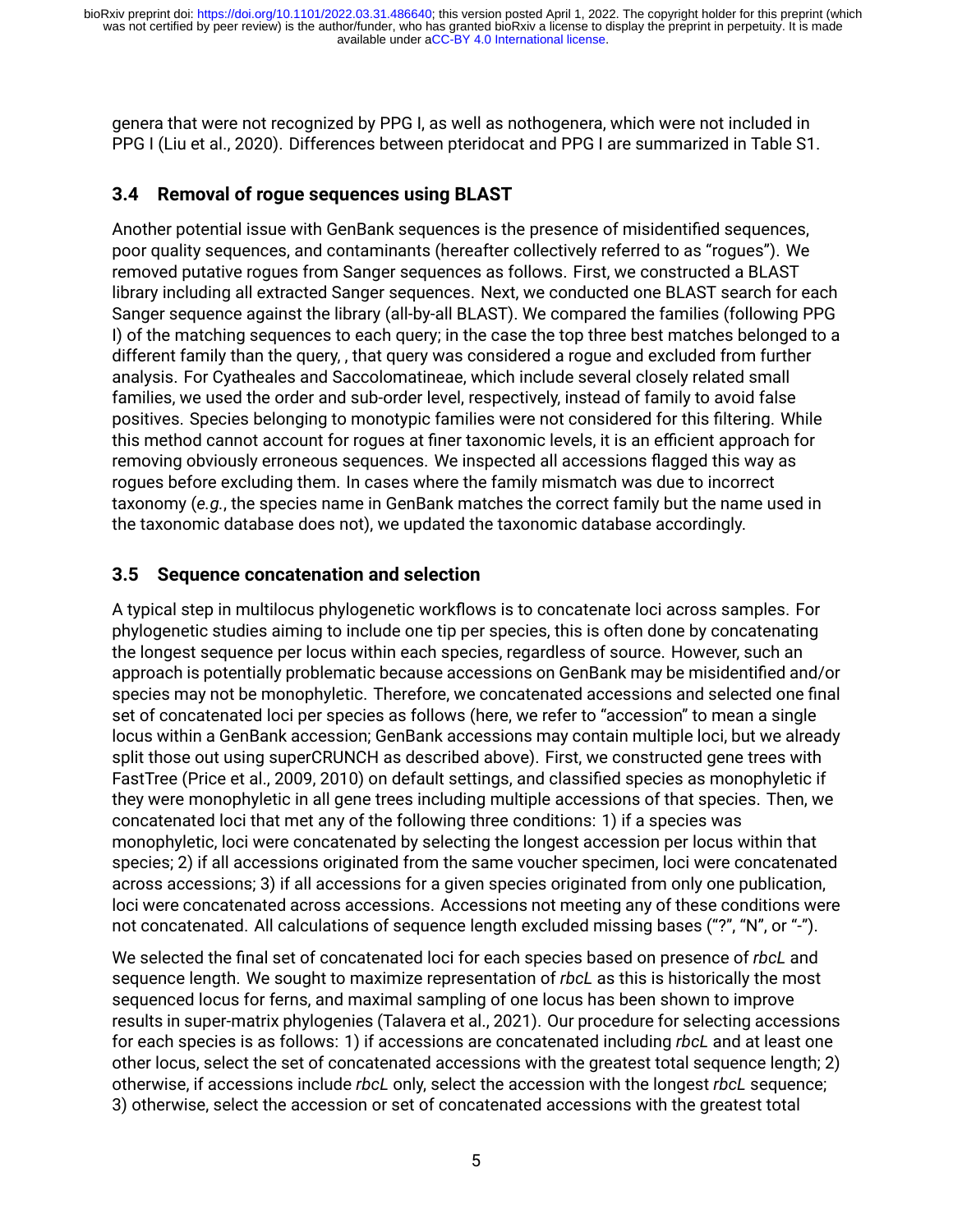sequence length. These steps were not needed for plastome data, as each plastome sequence on GenBank originates from a single voucher specimen. For these, we selected the one specimen per species with the longest combined sequence length across all plastome loci.

# **3.6 Sequence alignment**

For non-spacer regions (genes), we aligned each locus separately in MAFFT with automatic adjustment for sequence direction and other settings on default. Spacer regions are difficult to align across higher taxonomic levels within ferns (*e.g.*, family or higher) as they include frequent indels; however, spacer regions are very useful for phylogenetic analysis at finer scales (*e.g.*, within genera or family) where slower-evolving genes like *rbcL* may not provide enough resolution. Therefore, we first aligned spacer regions for each family with MAFFT, then merged the subalignments using the MAFFT "--merge" option. This retains the indels within each subalignment while aligning across subalignments. Sequences from families with fewer than three species each could not be used for subalignments, so these were added as "singletons" during the MAFFT "--merge". Anemiaceae showed an extremely high number of indels compared to other families and could not be reliably aligned across families, so we excluded it from the spacer region data (*trnL*–*trnF* and *rps4*–*trnS*). We also excluded outgroups from the spacer region data as they cannot be reliably aligned to ferns.

We removed poorly aligned regions, including those with  $>1\%$  or  $>5\%$  of sequences having gaps, from the alignments using trimAl (Capella-Gutiérrez et al., 2009).

# **3.7 Phylogenetic analysis**

# **3.7.1 Backbone phylogeny**

We generated a backbone phylogeny using maximum likelihood (ML) analysis of the concatenated plastome dataset in IQ-TREE (Nguyen et al., 2015). ModelFinder (Kalyaanamoorthy et al., 2017) was implemented in IQ-TREE to select the best-fitting model of sequence evolution. To reduce computational burden, we only tested models based on the General Time Reversible (GTR) model (Tavaré et al., 1986) and did not partition the dataset. The best-fitting model was selected automatically by IQ-TREE according to Bayesian Information Criterion (BIC) score. Node support was assessed with 1,000 ultrafast rapid bootstrap replicates (Minh et al., 2013; Hoang et al., 2018), which were then used to construct an extended, majority-rule consensus tree (the "backbone phylogeny").

# **3.7.2 Initial Sanger phylogeny**

We used the backbone phylogeny as a constraint tree to conduct initial phylogenetic analysis of the concatenated Sanger dataset in IQ-TREE with the "-fast" option and the GTR+I+G model. We prioritized computation speed for this step, as we needed to repeat it multiple times as described in the next section.

# **3.7.3 Removal of rogue sequences based on initial Sanger phylogeny**

We inspected the initial Sanger phylogeny to identify any remaining rogues or names that needed updating in the taxonomic database. We checked for monophyly at taxonomic levels at or above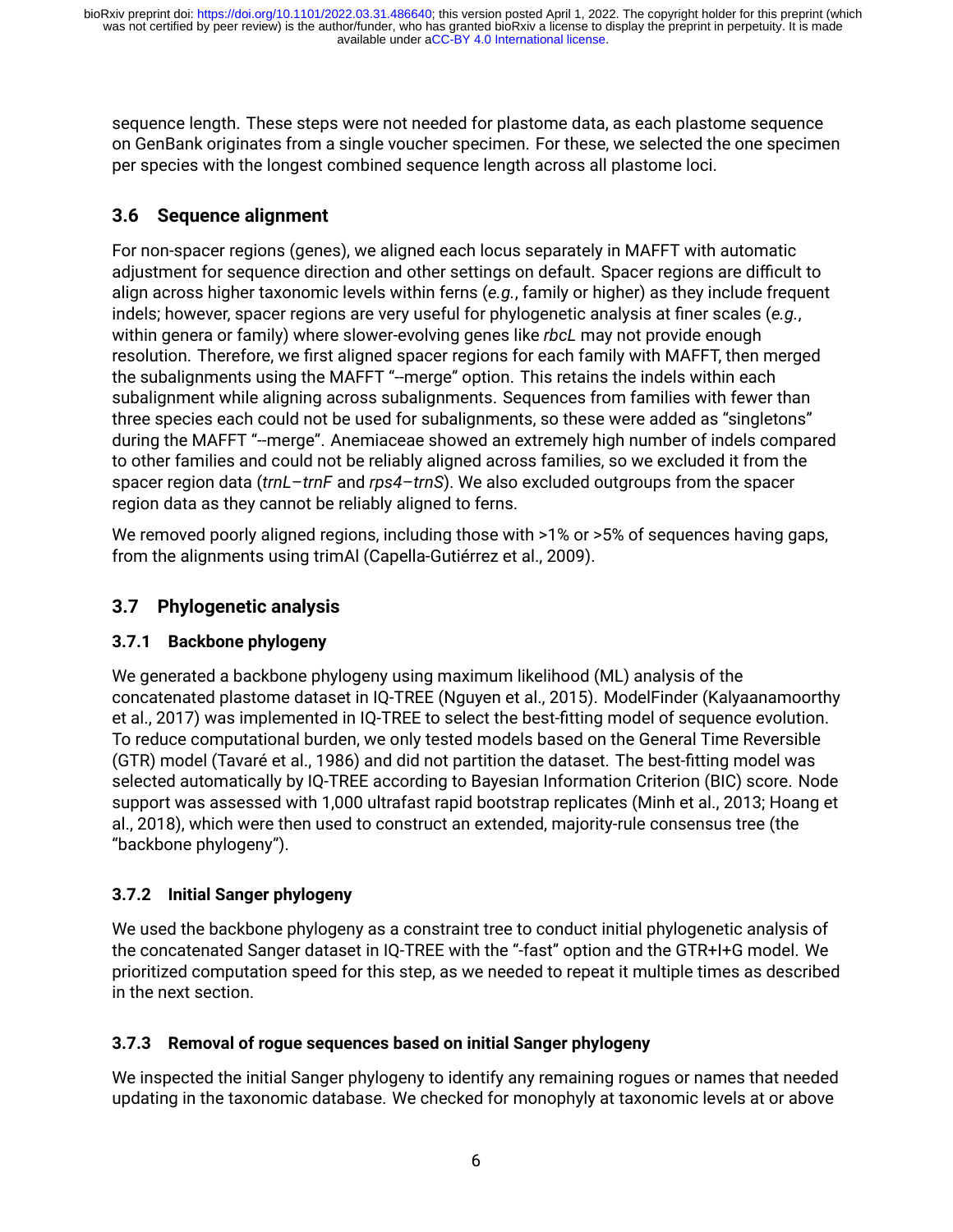genus using the R package "MonoPhy" (Schwery and O'Meara, 2016). We updated our taxonomic database if the molecular data clearly indicated the current usage of a synonym was incorrect (*e.g.*, a taxonomic intruder into an otherwise expected monophyletic genus with a synonym available for that genus; expected monophyly follows PPG I, 2016). However, this was not possible in all cases, particularly in groups that are in need of taxonomic revision and are known to include non-monophyletic genera (*e.g.*, cheilanthoid ferns, grammitid ferns, microsoroid ferns). While we consider our phylogeny may serve as a guide for future taxonomic revisions, we did not make any taxonomic changes that were not already validly published according to the International Code of Nomenclature for Algae, Fungi, and Plants (Turland et al., 2018). Some unpublished names appearing in GenBank and World Ferns databases were not excluded.

Based on the results of this inspection, we updated the list of rogue accessions to be excluded, updated the taxonomic database, and then re-ran all analyses up to this step. During each iteration of the analysis, it is possible that the GenBank accessions added in place of the excluded rogues themselves include rogues. Therefore, we repeated this process until the monophyly of all higher-level (*e.g.*, genus rank and higher) taxa that were expected to be monophyletic according to PPG I (2016) was either confirmed or could not be achieved due to outstanding taxonomic issues.

# **3.7.4 Final Sanger phylogeny**

We generated the final Sanger phylogeny using the backbone phylogeny as a constraint tree in ML analysis of the final concatenated Sanger dataset, with the same model selection procedure and bootstrapping as used for the backbone phylogeny. IQ-TREE was initially run using 1,000 iterations (default), but at the end of this run the bootstrap correlation coefficient of split occurrence frequencies was 0.96, which is below the threshold for convergence (0.99). We then continued the search for another 1,000 iterations (2,000 total), but the correlation coefficient fluctuated between 0.96 and 0.98 without overall improvement or convergence. This suggests that the search was stuck in a local optimum. As our alignment contains many species with very similar sequences, it is likely that the search algorithm is unable to optimize many highly similar topologies that only vary in positions of closely related species at the tips. Considering that additional iterations were unlikely to converge, we therefore conducted 10 independent runs of IQTREE with 1,000 iterations each, and selected the run with the best (highest) combined log-likelihood of the ML and consensus trees (Zhou et al., 2018).

We did not conduct a more exhaustive analysis testing various partitions of the data or other phylogenetic inference methods or models as our goal is to produce a single species-level phylogeny that is a reasonable hypothesis of fern evolution, not to interrogate the outcomes of multiple, more or less equally applicable methods.

# **3.8 Molecular dating**

Dating was conducted separately on the ML tree and the consensus tree. We rooted the tree with bryophytes and estimated divergence dates using penalized likelihood with treePL (Smith and O'Meara, 2012).

We selected 65 fern fossils to use as constraints from a newly curated database of 145 fern fossil taxa called "ferncal" (FTOL working group, 2022a; Table S2, Appendix S2). The full ferncal database is available at<https://fernphy.github.com/ferncal>. In the case of redundant fossils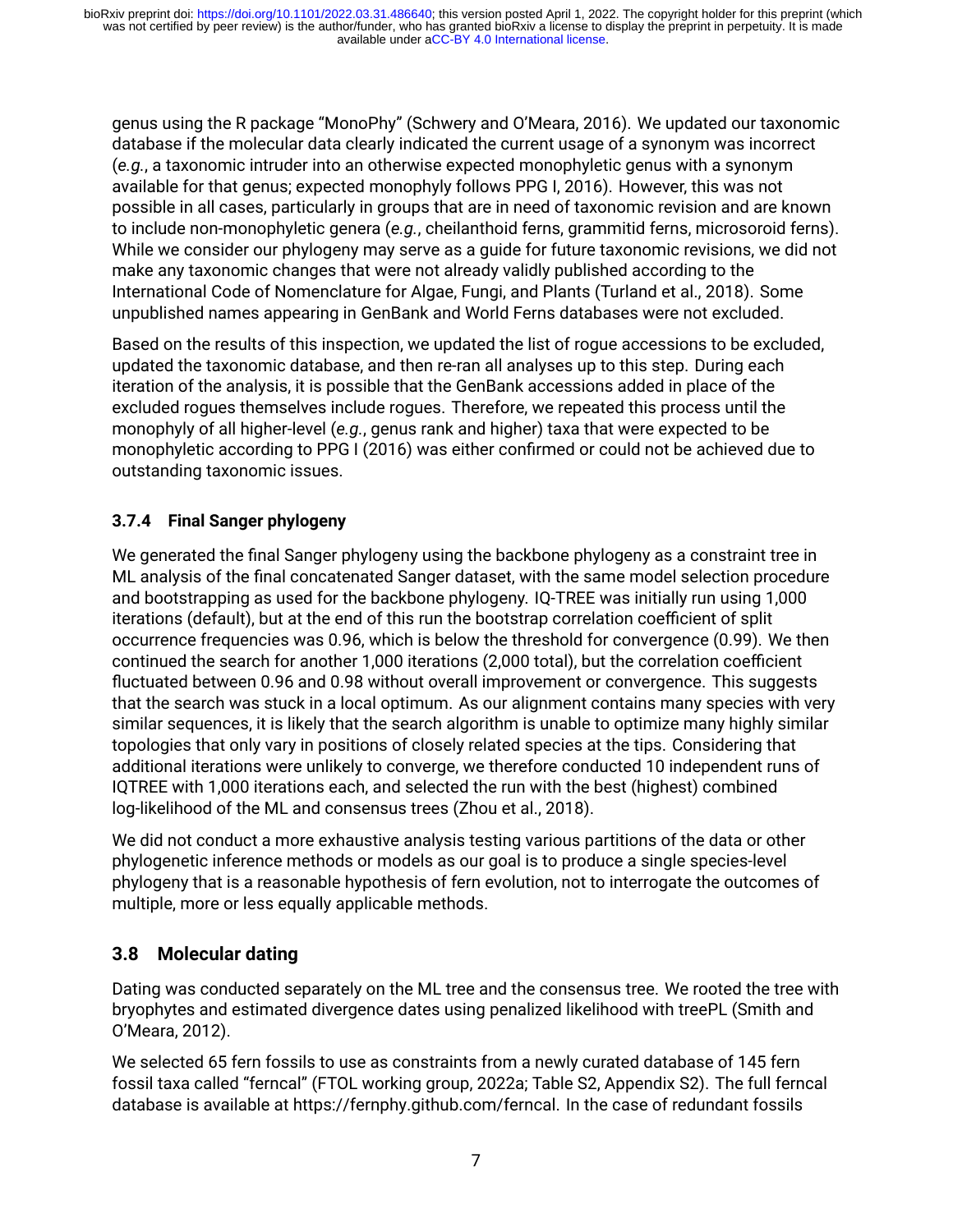(those assignable to the same node in the phylogeny; *e.g.*, stems of families that are sister to each other, such as Dipteridaceae and Matoniaceae) we selected the fossil with the oldest age (*i.e.*, the upper limit of the oldest stratigraphic period assigned to the fossil). We assigned fossils to lineages only after consulting the original publication (as opposed to simply relying on the fossil name) so we could reassess the identification relative to changes in taxonomy and hypotheses of phylogenetic relationships. Taxonomic concepts may vary between the original publication and currently applied taxonomy (*e.g.*, Dicksoniaceae *sensu lato* including other tree fern families used in description of the fossil but Dicksoniaceae *sensu stricto* used currently) and hypotheses of phylogenetic relationships among extant species may change (*e.g.*, *Dennstaedtia* used in description of a fossil but this genus now known to be polyphyletic); in both cases, the resulting node to be constrained with a given fossil could change. We applied one fossil constraint outside of ferns (stem euphyllophytes; 407.6 Ma), and fixed the root age of the tree (land plants) at 475 Ma as in Testo and Sundue (2016) and Qi et al. (2018). All constraints other than the root are minimum ages (Figure S1).

We tested rate smoothing parameters in treePL ranging from 0.000001 to 1,000 (each varies by one order of magnitude). A value of 0.00001 was selected, based on the smallest chi-squared value, for the final analysis.

# **3.9 Reproducibility**

The workflow is managed in R v4.1.1 (R Core Team, 2021) with the "targets" package (Landau, 2021). Input data are available at<https://doi.org/10.6084/m9.figshare.19474316.v1> (Nitta et al., 2022b). Code used to generate FTOL and compile this manuscript are available at <https://github.com/fernphy/ftol> and [https://github.com/fernphy/ftol\\_ms,](https://github.com/fernphy/ftol_ms) respectively. Docker images to run the analysis and compile this manuscript are available at <https://hub.docker.com/r/joelnitta/ftol> and [https://hub.docker.com/r/joelnitta/ftol\\_ms](https://hub.docker.com/r/joelnitta/ftol_ms), respectively.

# **4 Results**

# **4.1 GenBank mining**

The initial GenBank query for the seven Sanger loci resulted in 50,535 accessions (note that in some cases a single GenBank accession may contain multiple loci). Extraction of target loci with superCRUNCH recovered 47,753 accessions. Manual inspection of the initial tree resulted in a list of 40 rogues to be excluded. After excluding these and accessions with names that could not be resolved to an accepted name in the taxonomic database, 44,672 accessions were retained. After further excluding rogues identified by the all-by-all BLAST search, 44,609 accessions were retained. The final selection of Sanger loci (one set of concatenated accessions per species or one accession per species if conditions for concatenation were not met) after excluding species in the plastome dataset included 12,725 accessions (14,222 sequences when counting distinct loci within each accession separately; Table S3) representing 5,154 species. The most frequent method for joining accessions across loci was by voucher (3,143 species; 61.0%); 1,445 species (28.0%) had accessions that could not be joined or only included one of the seven loci (Table S4).

The initial GenBank query for fern plastomes resulted in 556 accessions, of which 529 accessions were retained after excluding rogues and species with names that could not be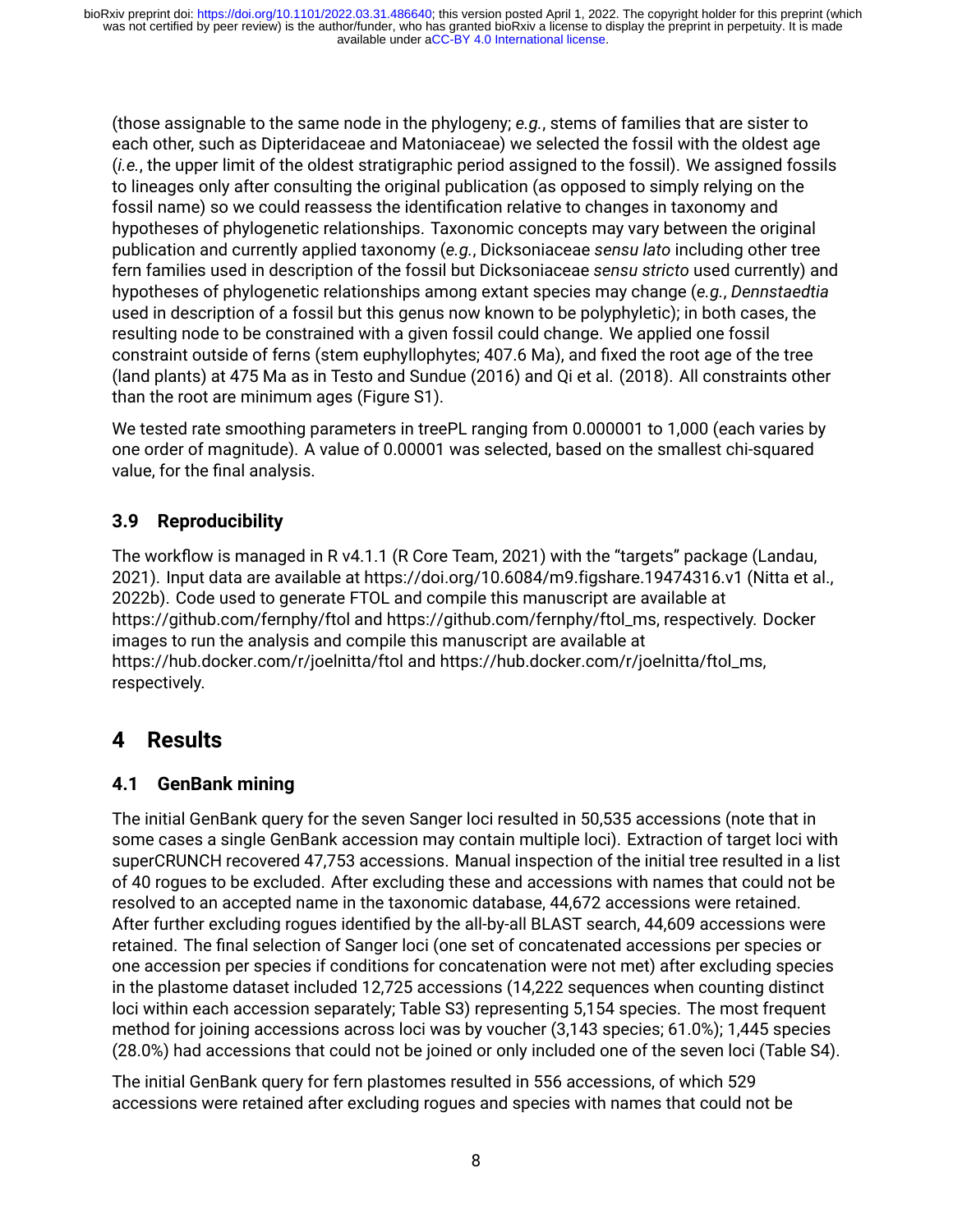resolved. Selection of the longest set of concatenated sequences per species yielded 411 accessions representing unique species (Table S3).

# **4.2 Taxon and locus sampling**

Taxon sampling for FTOL v1.0.0 includes 5,563/12,240 species (45.4%), 332/350 genera (94.9%), 48/48 families, and 11/11 orders of ferns (all coverage values are relative to the number of accepted species in Pteridocat v1.0.0). Coverage varied by major clade from 28.7% (Gleicheniales) to 69.2% (Osmundales) (Figure 3). Taxon sampling for the backbone phylogeny (derived from plastome loci) includes 411 species (3%), 174/350 genera (50%), 42/48 families (88%), and 11/11 orders of ferns.

The number of fern species sampled per locus in the Sanger dataset ranged from 1,092 (*matK*) to 4,778 (*rbcL*). A majority of species (4,051; 72.8%) were sampled for more than one locus. A mean of  $3.1 \pm 1.9$  loci were sampled per species (all errors are standard deviations unless otherwise mentioned). The most frequent type of locus sampling per species was *rbcL* alone (1,111 species) (Figure S2). The second most frequent type of locus sampling per species was all seven loci together (539 species). Locus sampling per species in the plastome dataset ranged from 52 to 79 (mean 78.7 ± 2.0 loci per species); 394 species (95.9% of plastome species) included all 79 loci.

# **4.3 DNA alignments**

The Sanger DNA alignment was 12,118 bp with 76.1% missing data (missing bases or gaps) overall; rates of missing data by locus ranged from 23.6% (*rbcL*) to 89.0% (*trnL*–*trnF*). The plastome DNA alignment was 74,674 bp with 11.8% missing data.

# **4.4 Phylogeny**

The GTR+F+I+G4 model was selected according to BIC for both the plastome (backbone) and Sanger analyses. Two of the ten runs converged (correlation coefficient of split occurrence frequencies >0.99), but the run with the highest log-likelihood, from which the final tree was selected, did not converge (correlation coefficient 0.977 after 1,000 iterations). The consensus tree had higher log-likelihood (-1183776.726) than the ML tree (-1183911.595), so we only present the topology and divergence times estimated from the consensus tree.

Ferns are strongly supported as monophyletic (BS 100%; all subsequent relationships mentioned received BS ≥ 98% in the backbone phylogeny unless otherwise indicated). The first split within ferns separates a clade including Equisetidae and Ophioglossidae from all other species (Figures 4, S3). The next split separates Marattiales from the remaining ferns, the leptosporangiates (Polypodiidae). Within leptosporangiate ferns, Osmundales is sister to all other species. The next lineage to diverge is a clade including Hymenophyllales and Gleicheniales (BS 81%), followed by Schizaeales. Salviniales was recovered as sister to Cyatheales but without strong support (BS 90%), which are in turn sister to Polypodiales. The first split within Polypodiales separates a clade including Saccolomatineae and Lindsaeineae from the remainder of species, followed by the subsequent divergences of Pteridineae, then Dennstaedtiineae, which is sister to the eupolypods with moderate support (BS 92%). There are two major clades within eupolypods, Polypodiineae (eupolypods I) and Aspleniineae (eupolypods II).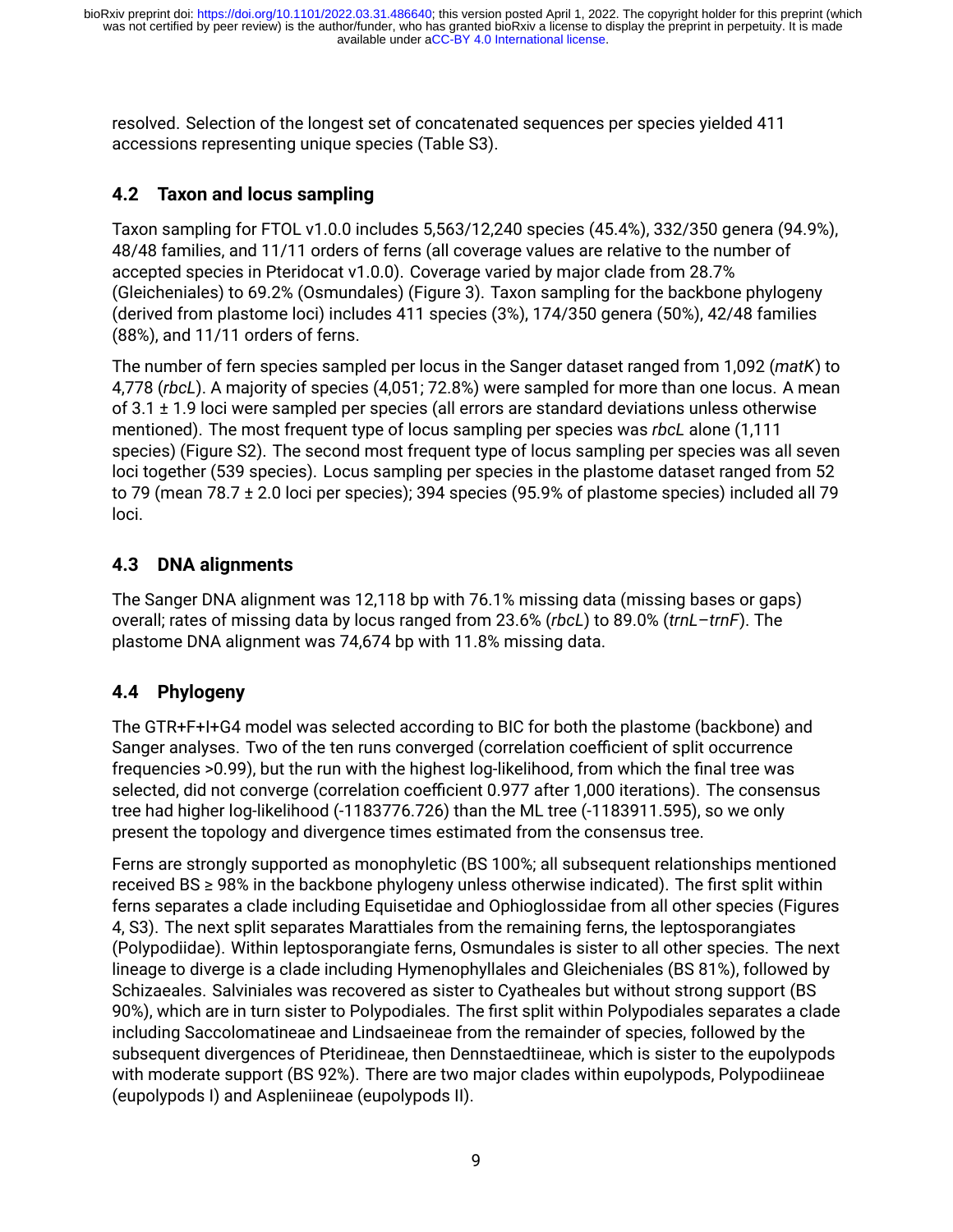All sampled orders, suborders, families, and subfamilies were recovered as monophyletic (or monotypic) with the exception of Polypodioideae, which is known to be paraphyletic relative to Grammitidoideae (PPG I, 2016). Fifty-eight genera (17%) were non-monophyletic (Table S5). The subfamilies with the most non-monophyletic genera were Thelypteridoideae (16), Cheilanthoideae (10), and Grammitidoideae (eight); other (sub)families each had four or fewer non-monophyletic genera (Table S6).

Bootstrap support was generally moderate to high across the tree (mean 91.6 ± 18.6; Sanger phylogeny) and particularly high at deeper nodes (mean 99.5 ± 3.0; 93.7% of nodes with 100% BS; backbone phylogeny). Relationships within some genera were less well-supported, including *Cyathea*, *Amauropelta*, and parts of *Dryopteris* and *Elaphoglossum* (Figure S4).

# **4.5 Divergence times**

We estimate the crown age of ferns to be 422.1 million years (Ma) old. Ages of other major crown groups are: leptosporangiates (378.3 Ma), Polypodiales (287.4 Ma), eupolypods I (186.1 Ma), and eupolypods II (191.6 Ma). Our estimates for leptosporangiates and Polypodiales are both *ca.* 50 Ma older than the most recent global fern phylogeny (Testo and Sundue, 2016), while other ages are similar. Estimated stem ages of fern families were mostly older than previous studies (Figure 5). We did not compare crown ages of families across studies because differences in crown ages in smaller clades are likely affected by species sampling.

# **5 Discussion**

# **5.1 Nodes of contention in fern phylogeny**

The phylogenetic position of Equisetidae relative to other ferns has long been contentious. Here, we recovered Equisetidae as sister to Ophioglossidae (Psilotales + Ophioglossales), in agreement with many other plastid phylogenomic analyses (Grewe et al., 2013; Ruhfel et al., 2014; Gitzendanner et al., 2018; Kuo et al., 2018; Lehtonen and Cárdenas, 2019). However, this contradicts nuclear phylogenomic analyses (Rothfels et al., 2015; Qi et al., 2018; Shen et al., 2018), most plastid analyses with smaller numbers (*ca.* 3–17) of genes (Schneider et al., 2004; Rai and Graham, 2010; Kuo et al., 2011; Testo and Sundue, 2016) and an analysis including mitochondrial data (Knie et al., 2015), which have all recovered Equisetidae as sister to all other ferns. Some earlier plastid analyses based on Sanger data also recovered Equisetidae sister to Marattidae, albeit with generally low support (Pryer et al., 2001; Qiu et al., 2006; Qiu et al., 2007). Aside from alternative resolutions of Equisetidae dependent on genomic compartment or model parameters (Wickett et al., 2014; Kuo et al., 2018), structural support exists for both Equisetidae as sister to Ophioglossidae (*ca.* 550 bp intron in plastid *rps12i346*; Grewe et al., 2013) and Equisetidae as sister to all other ferns (*ca.* 70 bp intron in mitochondrial *rpl2*; Knie et al., 2015). The clear contradiction between plastid and nuclear phylogenomic data may indicate ancient hybridization or introgression, but robust support for any particular scenario is so far lacking.

Another enigmatic relationship in ferns is the placement of Hymenophyllales. The monophyly of Polypodiidae (leptosporangiate ferns) is well supported across many studies and not in doubt, as is the status of Osmundales as the first lineage to diverge from the remainder of leptosporangiates (Pryer et al., 2001; Schneider et al., 2004; Schuettpelz and Pryer, 2007; Kuo et al., 2011; Testo and Sundue, 2016). However, the subsequent placement of Hymenophyllales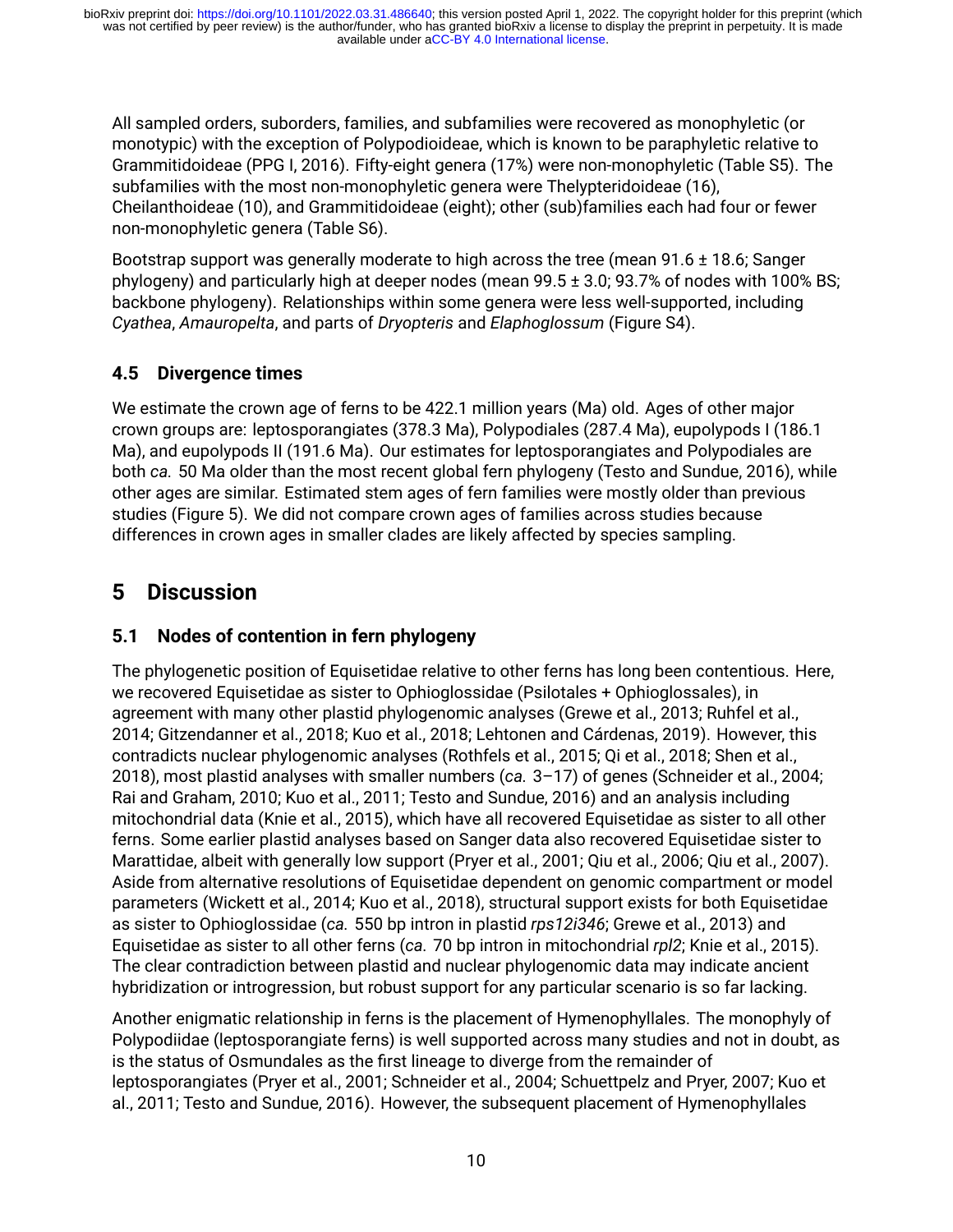differs across studies: some recover Hymenophyllales as the next diverging lineage after Osmundales (Pryer et al., 2001; Schneider et al., 2004; Schuettpelz et al., 2006; Schuettpelz and Pryer, 2007; Testo and Sundue, 2016), while others recover a clade comprising Hymenophyllales sister to Gleicheniales, which then together are sister to the remaining (non-Osmundales) leptosporangiates (Pryer et al., 2004; Lehtonen et al., 2017). Another possibility supported by recent transcriptomic studies is Hymenophyllaceae sister to Gleicheniaceae, which are in turn sister to Dipteridaceae, resulting in a paraphyletic Gleicheniales (Qi et al., 2018; Shen et al., 2018). Here, we recovered a monophyletic Gleicheniales sister to Hymenophyllales with moderate support, a relationship that was also observed in some, but not all, analyses of plastome data by Lehtonen and Cárdenas (2019) and Kuo et al. (2018). However, current plastome sampling only includes three out of 11 genera of Gleicheniales; additional taxon sampling may help to resolve this relationship.

Within Polypodiales, the relationship between suborders Pteridineae, Dennstaedtiineae and the eupolypods (Polypodiineae and Aspleniineae) has been difficult to resolve (here designated "P", "D", and "e", respectively). Most previous plastid studies based on Sanger sequencing have recovered (P, (D, e)) (Schuettpelz et al., 2006; Schuettpelz and Pryer, 2007; Kuo et al., 2011; Testo and Sundue, 2016; but see Lehtonen, 2011). We recover (D, (P, e)) with moderate support (BS 92%); this topology agrees with other phylogenomic studies based on whole plastomes (Lu et al., 2015; Lehtonen and Cárdenas, 2019) and nuclear data (Rothfels et al., 2015; Qi et al., 2018; Shen et al., 2018), as well as a plastid supermatrix (Lehtonen, 2011). Recently the whole plastome study of Du et al. (2021) recovered a novel topology comprising ((D, P), e) under some analysis settings but (P, (D, e)) under others.

Although some relationships within Polypodiineae (eupolypods I) had previously been resolved differently between various studies using Sanger sequencing, such as Nephrolepidaceae sister to Lomariopsidaceae (Schuettpelz and Pryer, 2007; Zhang and Zhang, 2015) vs. Nephrolepidaceae sister to Tectariaceae, Oleandraceae, Davalliaceae, and Polypodiaceae (Kuo et al., 2011; Lehtonen, 2011; Liu et al., 2013; Testo and Sundue, 2016), our study is in agreement with both nuclear (Qi et al., 2018; Shen et al., 2018) and plastid phylogenomic analyses (Du et al., 2021) that support the latter. Similarly, although Didymochlaenaceae had previously been identified as either sister to the remainder of Polypodiineae (Kuo et al., 2011; Zhang and Zhang, 2015; Testo and Sundue, 2016) or nested with Hypodematiaceae (Schuettpelz and Pryer, 2007; Lehtonen, 2011) by studies using Sanger sequencing, our study as well as nuclear (Qi et al., 2018) and plastid phylogenomic analyses (Du et al., 2021) indicate that Hypodematiaceae is sister to the remainder of the clade.

Relationships of families within Aspleniineae (eupolypods II) have been difficult to resolve due to the ancient, rapid radiation of this clade (Rothfels et al., 2012). Our analysis robustly resolves the relationships between all families in Aspleniineae and is in agreement with a recent plastome analysis with similar sampling (Du et al., 2021). Notably, previous phylogenomic studies that had different or less well-supported topologies did not sample all eupolypod II families (Desmophlebiaceae and Hemidictyaceae absent; Wei et al., 2017; Qi et al., 2018; Shen et al., 2018). The family sister to the remainder of Aspleniineae has been resolved as either Aspleniaceae (*e.g.*, Schneider et al., 2004; Testo and Sundue, 2016; Shen et al., 2018) or Cystopteridaceae (*e.g.*, Kuo et al., 2011; Wei et al., 2017; Qi et al., 2018). Here, we recovered Cystopteridaceae as sister to the remainder of eupolypod II families, which are split into two clades. One clade consists of Rhachidosoraceae, Diplaziopsidaceae, Aspleniaceae, Desmophlebiaceae, and Hemidictyaceae (RHADD clade of Du et al., 2021; Clade E of Sundue and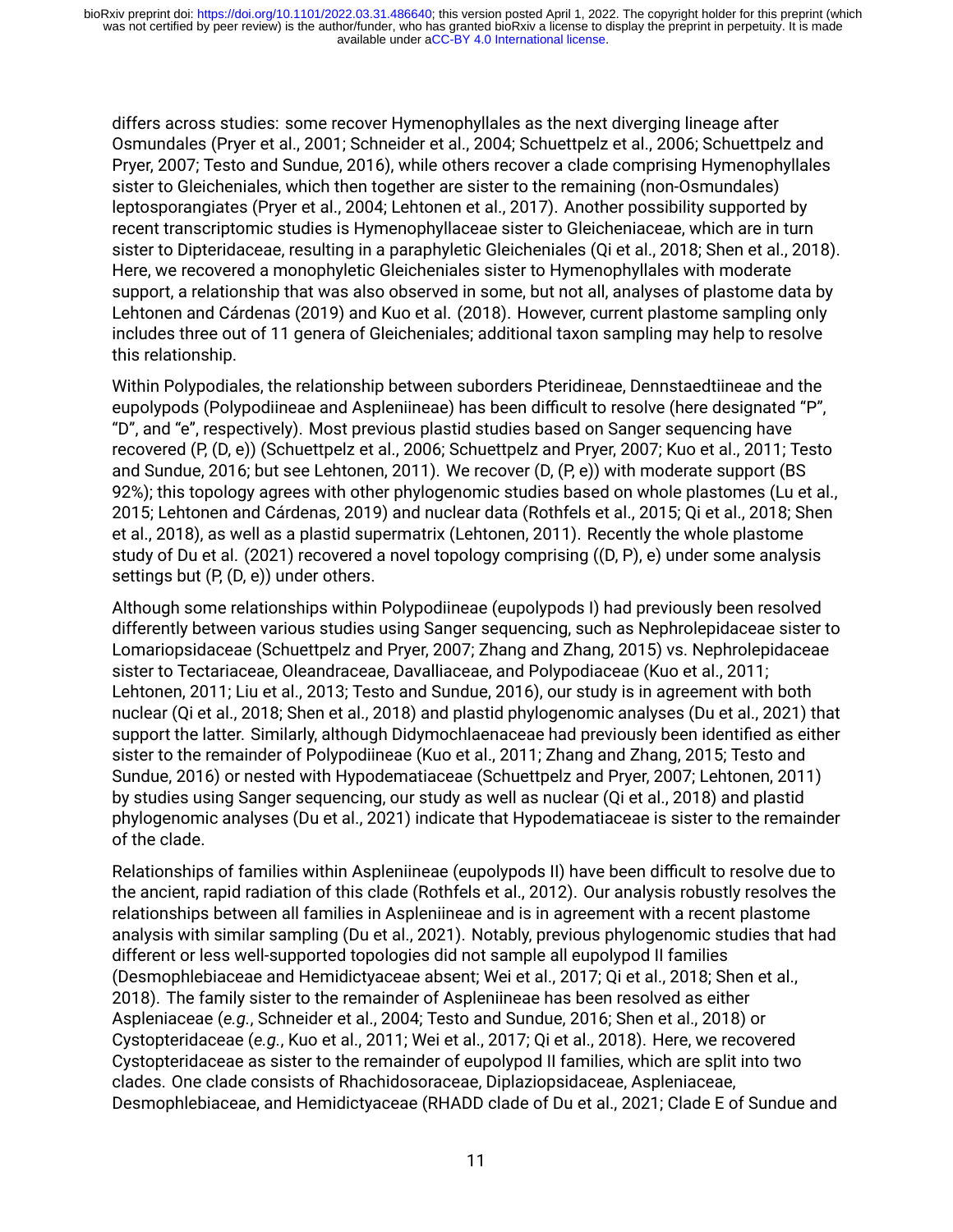Rothfels, 2013). The other clade includes Thelypteridaceae, Woodsiaceae, Athyriaceae, Onocleaceae, and Blechnaceae (WOBAT clade of Du et al., 2021; Clade B of Sundue and Rothfels, 2013). Each of these two clades is supported by morphological synapomorphies (Sundue and Rothfels, 2013; Du et al., 2021).

Taken together, our results for nodes of contention in the fern phylogeny generally agree with other plastid phylogenomic analyses and are well within the realm of plausible hypotheses generated to date. We do not consider any of these nodes "solved" by our analysis. Rather, conclusive resolution apparently still awaits additional sampling and perhaps innovation in phylogenetic methods.

# **5.2 Revisiting the timeline of fern diversification**

We recovered older crown ages for ferns and large clades therein, as well as older stem ages for families relative to previous studies (Figures 5, S5). This is almost certainly due to our use of a completely revised and greatly expanded set of fossil calibration points relative to previous studies, which not only resulted in a more densely constrained tree but also a higher number of fern families with minimum fossil ages. Our set of fossil calibration points did not add any extremely old fossils (> 200 Ma) that would be expected to strongly push back ages across the tree (save for stem Marattiaceae, which is well-known for its extensive fossil record; Rothwell et al., 2018); rather, the vast majority of newly added calibration points are younger than 150 Ma (Figure S6).

Several recent studies exploring divergence times across a global fern phylogeny all used a similar set of 24–26 fossil calibration points (Schuettpelz and Pryer, 2009; Testo and Sundue, 2016) or secondary calibration points based on studies using this set (Rothfels et al., 2015). However, there were a few inconsistencies in the application of these fossils due to differences in taxonomic concepts between the original fossil publication and the studies in which they were used. More importantly, our set of calibration points more than doubles the number used by previous studies and it is likely that this expanded dataset is responsible for the older stem age estimates for many families (Figures 5, S5). To test this hypothesis, we conducted an additional analysis using the fossil constraints of Testo and Sundue (2016) but otherwise the same methods (FTOL analyzed with treePL). The resulting stem family ages show a much closer agreement with those of Testo and Sundue (2016) ( $\mathsf{R}^2$  = 0.88, P = 1.46e-22, linear model; Figures S7, S8), indicating that our expanded set of fossil calibration points, not differences in topology or dating methodology, is the primarily contributor to the older ages observed in the current study.

Notably, the scenario of fern diversification suggested by our results somewhat conflicts with the hypothesis that Polypodiales diversified "in the shadow of angiosperms" (Schneider et al., 2004; Schuettpelz and Pryer, 2009). Rather, we estimate that much of polypod diversification coincides with or even precedes the diversification and rise to ecological dominance of angiosperms during the Late Cretaceous (Benton et al., 2022) (Figure S9). Our estimated age of (287.4 Ma) for crown Polypodiales is considerably older than other recent studies (Testo and Sundue, 2016; Du et al., 2021) and the fossil record, which only dates back to the Early Cretaceous (Chen et al., 1997; Schneider and Kenrick, 2001; Deng, 2002; Schneider et al., 2016; Regalado et al., 2018). Molecular ages that are significantly older than the fossil record should be treated with caution; yet, our study is in agreement with others in suggesting a "long fuse" between initial appearance of Polypodiales and their subsequent diversification and widespread preservation in the fossil record (Testo and Sundue, 2016; Du et al., 2021).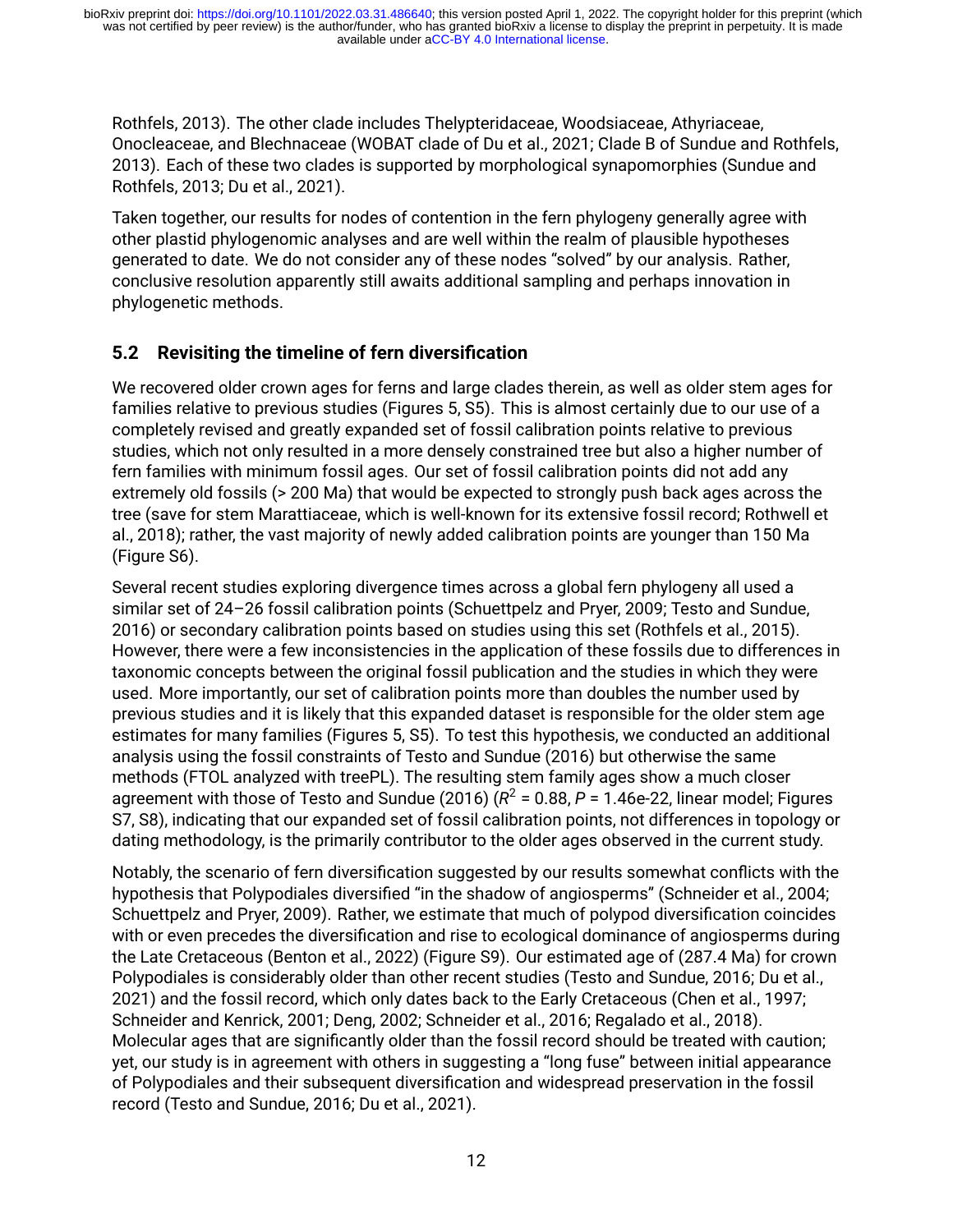Due to the large size of our dataset, carrying out more detailed molecular dating analyses (*e.g.*, Bayesian analysis) is computationally difficult with currently available methods (*e.g.*, BEAST; Drummond and Rambaut, 2007; Bouckaert et al., 2014). Here, we have prioritized computational speed and simplicity, since we anticipate re-running the pipeline on a regular basis. We therefore consider our dated tree as a starting point, and not the final word, for a re-evaluation of divergence times in ferns. Future studies should focus on utilizing our greatly expanded fern fossil dataset to conduct more thorough molecular dating analyses, possibly including alternative schemes for the age of the root and testing the effects of different parameters used for setting priors in Bayesian analyses.

# **5.3 Plastid vs. nuclear fern trees**

Plastid sequences are convenient for phylogenetic analysis because they are essentially a single, uniparentally inherited linkage group, thus free from recombination. However, a tree derived from plastid data may not necessarily mirror those inferred from other data sources. Conflict between plastid and nuclear phylogenies has been frequently observed in narrowly focused (*e.g.*, genus level) studies using traditional Sanger sequencing (*e.g.*, Sessa et al., 2012; Zhou and Zhang, 2017; Wei et al., 2021) and has recently been demonstrated at deeper levels within Polypodiaceae using phylogenomic approaches (Wei and Zhang, 2022). Such conflict does not necessarily reflect insufficient methodology or sampling, but rather may be due to processes including (but not limited to) introgression, lineage sorting, and hybridization at deep phylogenetic levels. Therefore, a major future research goal for fern molecular systematics should be to combine nuclear and plastid datasets to infer species trees with comprehensive sampling.

Recent transcriptomic studies are gradually clarifying the backbone of the fern phylogeny using many (25–2,400) nuclear genes from representative species spanning the tree (Rothfels et al., 2015; Qi et al., 2018; Shen et al., 2018). The most comprehensively sampled phylogenomic study targeting ferns is the on-going Genealogy of Flagellate Plants (GoFlag) project, which seeks to generate genomic data (ca. 300 single-to-low copy nuclear gene regions) for all flagellate plants (bryophytes, lycophytes, ferns, and gymnosperms; Breinholt et al., 2021). GoFlag data have recently been used in a phylogenomic analysis and taxonomic revision of Thelypteridaceae resulting in the recognition of multiple new genera (Fawcett et al., 2021; Fawcett and Smith, 2021), and additional phylogenomic analyses of other fern groups using GoFlag markers are to be expected in the near future.

The rapid growth of genomic data notwithstanding, species level sampling of such nuclear phylogenomic datasets is still far less than that available from the plastome (Figure 1). Furthermore, many subclades of ferns are under active investigation using both Sanger and next-gen sequencing of plastid markers, and plastid data for previously unsampled species will likely continue to grow at a rapid pace. We therefore expect that the methodology outlined here will continue to be useful to generate a maximally sampled plastid fern tree of life for many years to come.

# **5.4 Accesibility and usage of FTOL**

We have sought to make FTOL easily available to support research on the evolution and ecology of ferns. FTOL is available via the "ftolr" R package (FTOL working group, 2022b), as well as a web portal([https://fernphy.github.io\)](https://fernphy.github.io). Furthermore, we have made all the underlying data (*e.g.*, DNA alignments, fossil calibrations) available so that other researchers can use these to conduct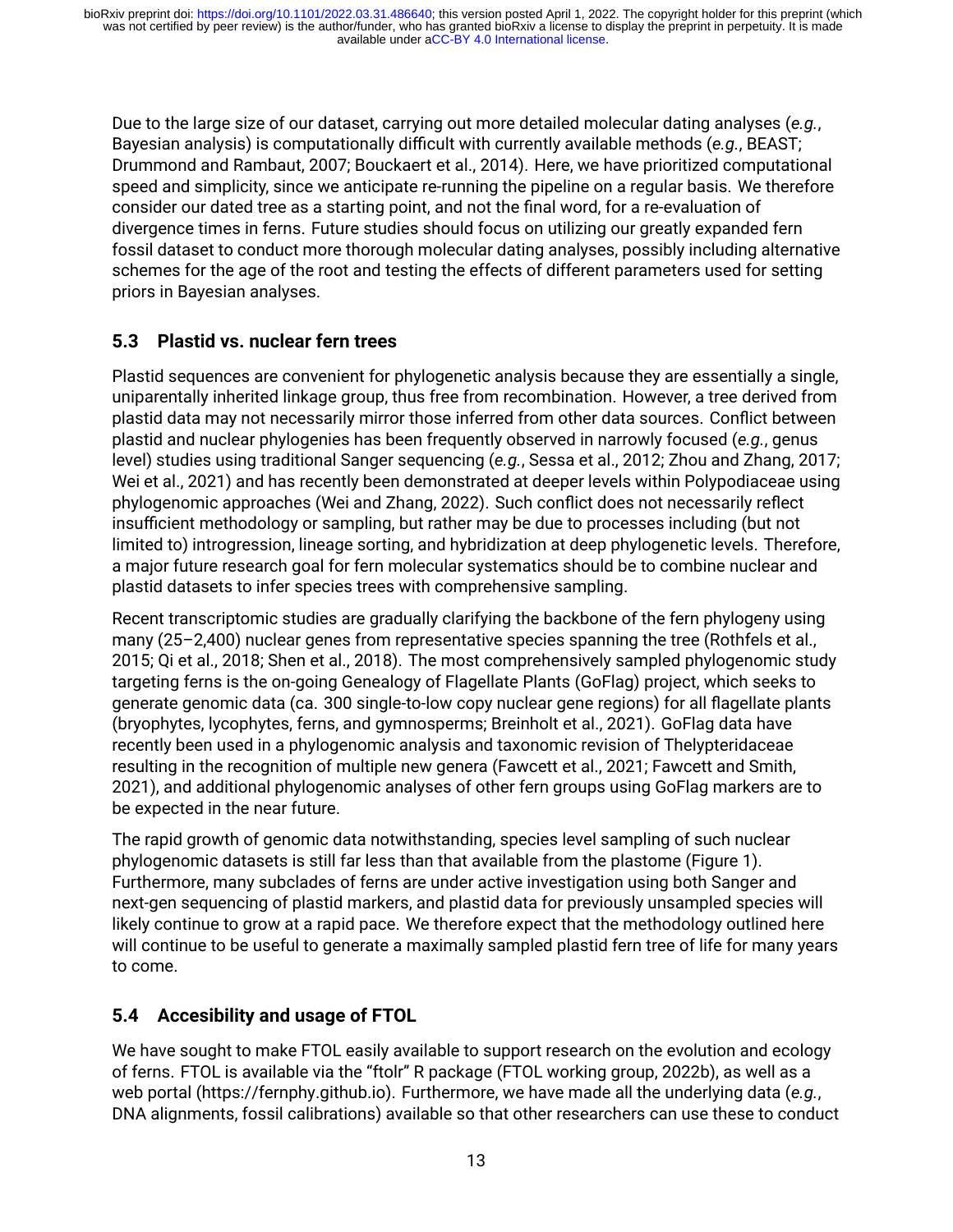analyses such as further investigations of divergence times or phylogenetic analysis including custom sets of DNA sequences (*e.g.*, Nitta et al., 2022a).

A typical step in any analysis that joins data across multiple sources (*e.g.*, trait data and a phylogeny) is to resolve taxonomic names so that the usage of synonyms does not prevent data merging (Page, 2008). During the preparation of FTOL, we developed two additional R packages that enable taxonomic name resolution to join data with FTOL: the "pteridocat" package (FTOL working group, 2022c) and the "taxastand" package (Nitta, 2021). We selected R because it is widely used by the biological research community, well established, and freely available (Lai et al., 2019). The "pteridocat" package includes the pteridocat taxonomic database as a data frame (tibble) in Darwin Core format. The "taxastand" package includes functions to resolve taxonomic names while taking account variation in taxonomic author format and orthographic variation. By using these two packages in combination, it should be straightforward for other researchers to map their own data onto FTOL, thus greatly enabling and enhancing studies including, but not limited to, comparative phylogenetics, biogeography, and community ecology in ferns.

# **5.5 FTOL as a living, community-driven resource**

We want to be clear that FTOL is no way meant to be the "official" fern phylogeny; it is simply one reasonable hypothesis that has been designed to be maximally inclusive at the species level. FTOL cannot substitute for careful systematic studies at finer taxonomic scales that include sampling of multiple individuals per species and/or other sources (*e.g.*, morphological, nuclear) of data, and such studies continue to be vital to our understanding of fern evolution.

One feature of FTOL that sets it apart from the vast majority of other phylogenetic studies is its iterative nature. Unlike most other published fern phylogenies, the current version of FTOL described in this manuscript is not meant to be the last. Rather, we plan to re-run these analyses as additional data become available on GenBank, and release updated versions of the tree on a regular basis. We envision that FTOL will be integrated with the next iteration of the Pteridophyte Phylogeny Group classification, PPG II, to provide the most recent hypotheses on the monophyly of various fern taxa, which will in turn enable a more natural classification system.

Furthermore, FTOL will not only grow in size with time, but also become more refined. We are aware that our methodology cannot produce a "perfect" tree, nor is that our goal. Indeed, we anticipate that there will almost always be tips in the tree that need correction, either because they get overlooked (*e.g.*, placement of species within genera, which we did not have the resources to inspect) or because an updated taxonomic treatment is not yet available (*e.g.*, cheilanthoid ferns). That is why we have made our methodology (code), data, and software (R packages and docker image) completely open and available to the research community. It is our hope that other researchers using FTOL will contribute by making edits and suggestions, preferably through the GitHub repository([https://github.com/fernphy/ftol\)](https://github.com/fernphy/ftol). This way, FTOL will continually improve and keep pace with the currently available data and taxonomic hypotheses of ferns.

# **Acknowledgments**

Members of the Iwasaki lab provided comments that improved the manuscript. Alexander White provided helpful comments on an early version of the analysis. This study was supported by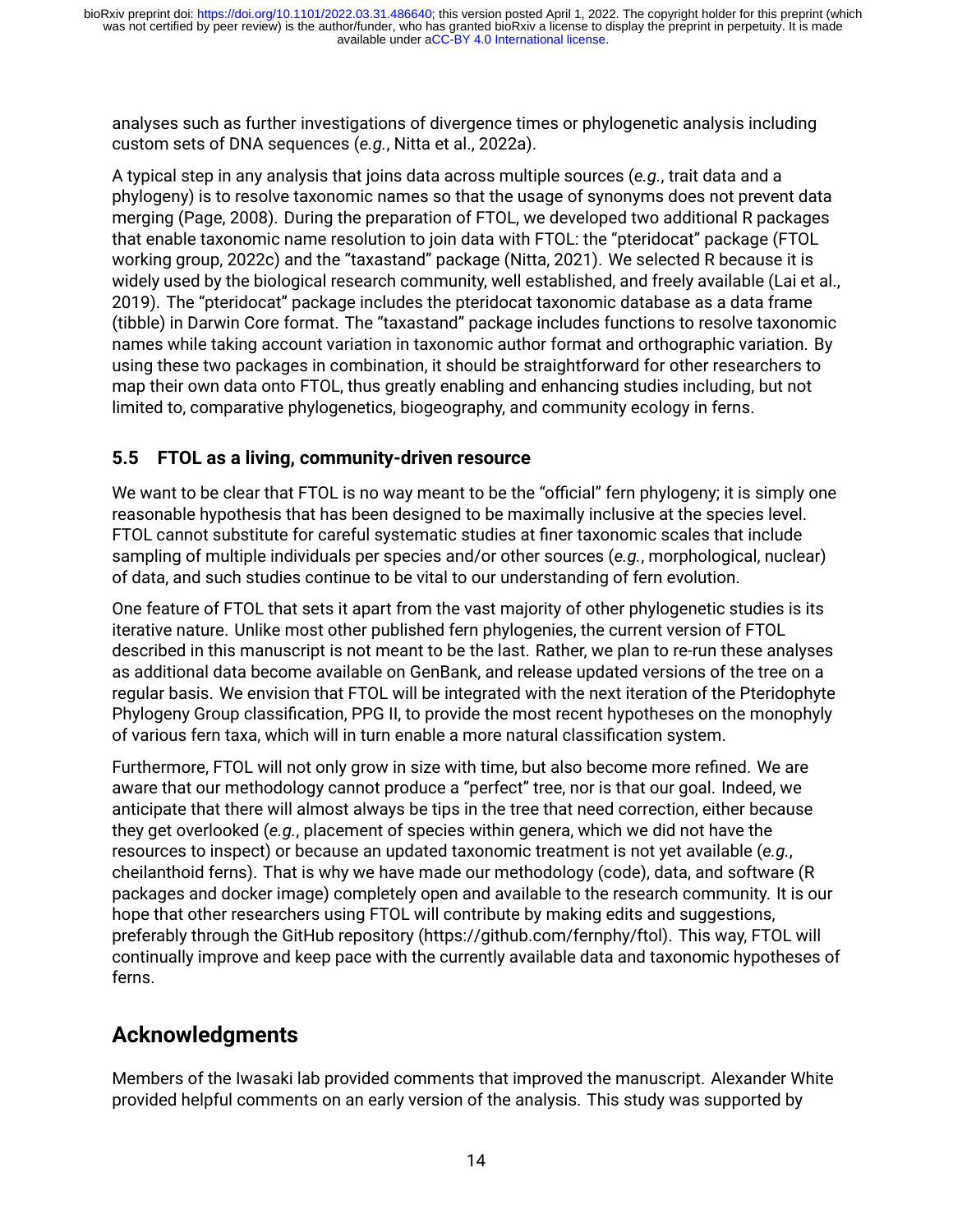JSPS KAKENHI Grant Number 16H06279 and the Smithsonian National Museum of Natural History Peter Buck Fellowship (JHN). The authors thank Michael Hassler for maintaining the World Ferns taxonomic database and making it available to use for research.

# **References**

- Almeida, T. E., Salino, A., Dubuisson, J.-Y., and Hennerquin, S. (2017). *Adetogramma* (Polypodiaceae), a new monotypic fern genus segregated from Polypodium. *PhytoKeys* 78, 109–131. doi[:10.3897/phytokeys.78.12189](https://doi.org/10.3897/phytokeys.78.12189).
- Altschul, S. F., Madden, T. L., Schäffer, A. A., Zhang, J., Zhang, Z., Miller, W., et al. (1997). Gapped BLAST and PSI-BLAST: A new generation of protein database search programs. *Nucleic Acids Research* 25, 3389–3402. doi:[10.1093/nar/25.17.3389.](https://doi.org/10.1093/nar/25.17.3389)
- Antonelli, A., Hettling, H., Condamine, F. L., Vos, K., Nilsson, R. H., Sanderson, M. J., et al. (2016). Toward a self-updating platform for estimating rates of speciation and migration, ages, and relationships of taxa. *Syst Biol* 66, 152–166. doi[:10.1093/sysbio/syw066.](https://doi.org/10.1093/sysbio/syw066)
- Bánki, O., Roskov, Y., Döring, M., Ower, G., Vandepitte, L., Hobern, D., et al. (2021). Catalogue of life checklist. doi:[10.48580/d4tm](https://doi.org/10.48580/d4tm).
- Benton, M. J., Wilf, P., and Sauquet, H. (2022). The Angiosperm terrestrial revolution and the origins of modern biodiversity. *New Phytologist* 233, 2017–2035. doi:[10.1111/nph.17822.](https://doi.org/10.1111/nph.17822)
- Bouckaert, R., Heled, J., Kühnert, D., Vaughan, T., Wu, C. H., Xie, D., et al. (2014). BEAST 2: A software platform for bayesian evolutionary analysis. *PLoS Computational Biology* 10. doi[:10.1371/journal.pcbi.1003537.](https://doi.org/10.1371/journal.pcbi.1003537)
- Breinholt, J. W., Carey, S. B., Tiley, G. P., Davis, E. C., Endara, L., McDaniel, S. F., et al. (2021). A target enrichment probe set for resolving the flagellate land plant tree of life. *Appl. Plant Sci.* 9, e11406. doi:[10.1002/aps3.11406](https://doi.org/10.1002/aps3.11406).
- Capella-Gutiérrez, S., Silla-Martínez, J. M., and Gabaldón, T. (2009). trimAl: A tool for automated alignment trimming in large-scale phylogenetic analyses. *Bioinformatics* 25, 1972–1973. doi[:10.1093/bioinformatics/btp348](https://doi.org/10.1093/bioinformatics/btp348).
- Chen, F., Deng, S., and Sun, K. (1997). Early Cretaceous *Athyrium* Roth from northeastern China. *Paleobotanist* 46, 117–133.
- Darwin Core Task Group (2009). Darwin Core. Biodiversity Information Standards (TDWG). Available at:<http://www.tdwg.org/standards/450> [Accessed January 1, 2022].
- Deng, S. (2002). Ecology of the Early Cretaceous ferns of northeast China. *Review of Palaeobotany and Palynology* 119, 93–112. doi[:10.1016/S0034-6667\(01\)00131-2.](https://doi.org/10.1016/S0034-6667(01)00131-2)
- Drummond, A. J., and Rambaut, A. (2007). BEAST: Bayesian evolutionary analysis by sampling trees. *BMC Evol. Biol.* 7, 214. doi:[10.1186/1471-2148-7-214](https://doi.org/10.1186/1471-2148-7-214).
- Du, X., Lu, J., Zhang, L., Wen, J., Kuo, L., Mynssen, C. M., et al. (2021). Simultaneous diversification of Polypodiales and angiosperms in the Mesozoic. *Cladistics* 37, 518–539. doi[:10.1111/cla.12457.](https://doi.org/10.1111/cla.12457)
- Eiserhardt, W. L., Antonelli, A., Bennett, D. J., Botigué, L. R., Burleigh, J. G., Dodsworth, S., et al. (2018). A roadmap for global synthesis of the plant tree of life. *American Journal of Botany* 105, 614–622. doi:[10.1002/ajb2.1041.](https://doi.org/10.1002/ajb2.1041)
- Fawcett, S., and Smith, A. (2021). *A Generic Classification of the Thelypteridaceae*. Botanical Research Institute of Texas Press.
- Fawcett, S., Smith, A. R., Sundue, M., Burleigh, J. G., Sessa, E. B., Kuo, L.-Y., et al. (2021). A Global Phylogenomic Study of the Thelypteridaceae. *Systematic Botany* 46, 891–915. doi[:10.1600/036364421x16370109698650](https://doi.org/10.1600/036364421x16370109698650).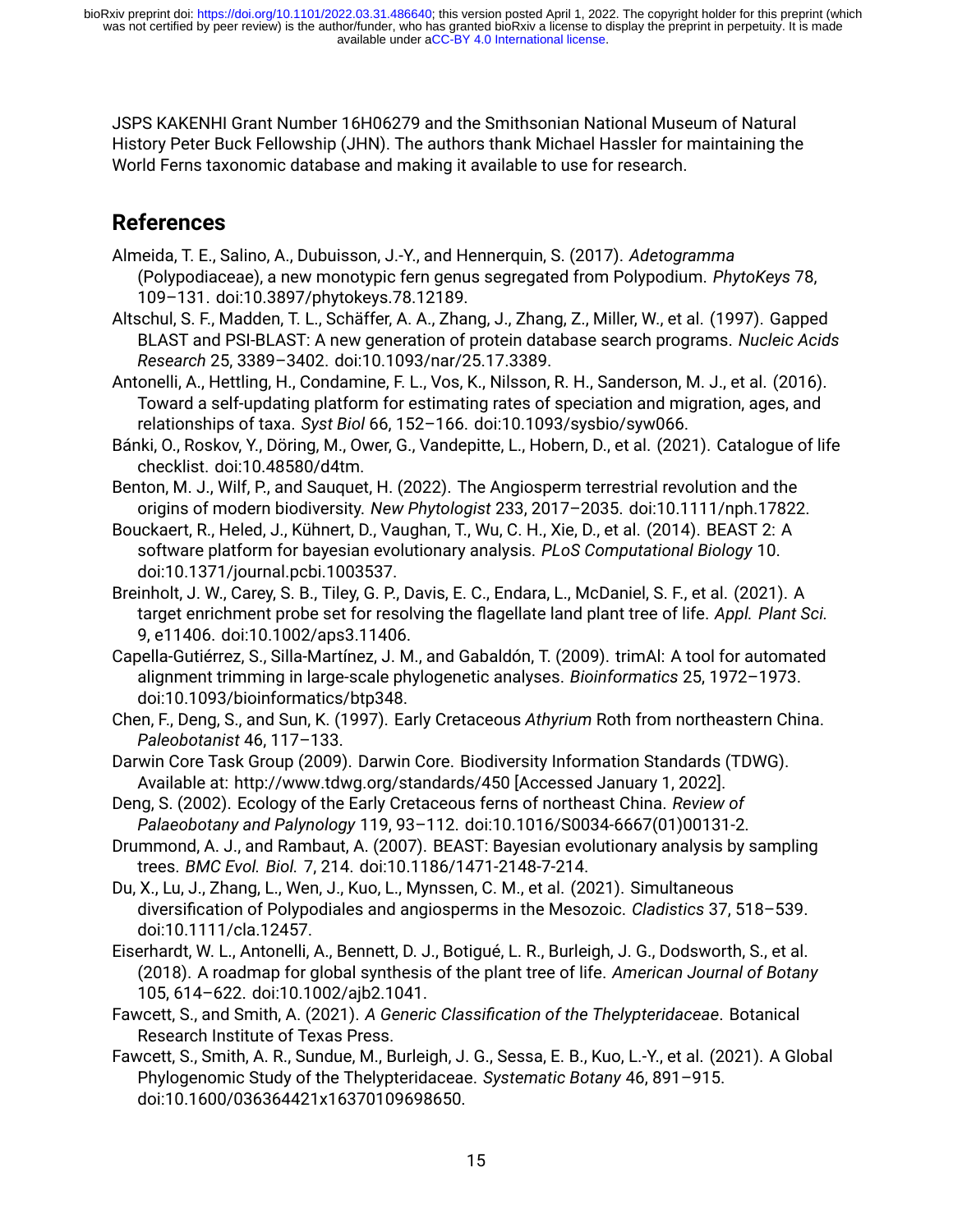- Federhen, S. (2012). The NCBI Taxonomy database. *Nucleic Acids Research* 40, D136–D143. doi[:10.1093/nar/gkr1178](https://doi.org/10.1093/nar/gkr1178).
- FTOL working group (2022a). ferncal: A database of fossils for molecular dating of the fern tree of life, version 1.0.0. Available at: https://github.com/fernphy/ferncal. doi[:10.5281/zenodo.6395323.](https://doi.org/10.5281/zenodo.6395323)
- FTOL working group (2022b). ftolr: Data for the Fern Tree of Life (FTOL), version 1.0.0. Available at: https://github.com/fernphy/ftolr. doi:[10.5281/zenodo.6401661.](https://doi.org/10.5281/zenodo.6401661)
- FTOL working group (2022c). pteridocat: A taxonomic database of pteridophytes, version 0.0.1. Available at: https://github.com/fernphy/pteridocat. doi:[10.5281/zenodo.6388787](https://doi.org/10.5281/zenodo.6388787).
- Gitzendanner, M. A., Soltis, P. S., Wong, G. K.-S., Ruhfel, B. R., and Soltis, D. E. (2018). Plastid phylogenomic analysis of green plants: A billion years of evolutionary history. *Am J Bot* 105, 291–301. doi[:10.1002/ajb2.1048.](https://doi.org/10.1002/ajb2.1048)
- Grewe, F., Guo, W., Gubbels, E. A., Hansen, A. K., and Mower, J. P. (2013). Complete plastid genomes from *Ophioglossum californicum*, *Psilotum nudum*, and *Equisetum hyemale* reveal an ancestral land plant genome structure and resolve the position of Equisetales among monilophytes. *BMC Evolutionary Biology* 13, 1. doi[:10.1186/1471-2148-13-8.](https://doi.org/10.1186/1471-2148-13-8)
- Hasebe, M., Wolf, P. G., Pryer, K. M., Ueda, K., Ito, M., Sano, R., et al. (1995). Fern phylogeny based on *rbcL* nucleotide sequences. *American Fern Journal* 85, 134–181. doi:[10.2307/1547807.](https://doi.org/10.2307/1547807)
- Hassler, M. (2022). World Ferns. Synonymic Checklist and Distribution of Ferns and Lycophytes of the World. Available at: [www.worldplants.de/ferns/](https://www.worldplants.de/ferns/) [Accessed January 1, 2022].
- Hennequin, S., Kessler, M., Lindsay, S., and Schneider, H. (2014). Evolutionary patterns in the assembly of fern diversity on the oceanic Mascarene Islands. *Journal of Biogeography* 41, 1651–1663. doi:[10.1111/jbi.12339.](https://doi.org/10.1111/jbi.12339)
- Hinchliff, C. E., Smith, S. A., Allman, J. F., Burleigh, J. G., Chaudhary, R., Coghill, L. M., et al. (2015). Synthesis of phylogeny and taxonomy into a comprehensive tree of life. *Proceedings of the National Academy of Sciences*, 201423041. doi:[10.1073/pnas.1423041112](https://doi.org/10.1073/pnas.1423041112).
- Hoang, D. T., Chernomor, O., von Haeseler, A., Minh, B. Q., and Vinh, L. S. (2018). UFBoot2: Improving the ultrafast bootstrap approximation. *Molecular Biology and Evolution* 35, 518–522. doi[:10.1093/molbev/msx281.](https://doi.org/10.1093/molbev/msx281)
- Kalyaanamoorthy, S., Minh, B. Q., Wong, T. K. F., von Haeseler, A., and Jermiin, L. S. (2017). ModelFinder: fast model selection for accurate phylogenetic estimates. *Nat Methods* 14, 587–589. doi[:10.1038/nmeth.4285.](https://doi.org/10.1038/nmeth.4285)
- Kao, T.-T., Rothfels, C. J., Melgoza-Castillo, A., Pryer, K. M., and Windham, M. D. (2020). Infraspecific diversification of the star cloak fern (*Notholaena standleyi*) in the deserts of the United States and Mexico. *in Review* 107, 1–18. doi[:10.1002/ajb2.1461](https://doi.org/10.1002/ajb2.1461).
- Kato, M. (1993). Biogeography of ferns: Dispersal and vicariance. *Journal of Biogeography* 20, 265–274. doi[:10.2307/2845634](https://doi.org/10.2307/2845634).
- Katoh, K., Misawa, K., Kuma, K., and Miyata, T. (2002). MAFFT: A novel method for rapid multiple sequence alignment based on fast Fourier transform. *Nucleic Acids Research* 30, 3059–3066. doi[:10.1093/nar/gkf436](https://doi.org/10.1093/nar/gkf436).
- Knie, N., Fischer, S., Grewe, F., Polsakiewicz, M., and Knoop, V. (2015). Horsetails are the sister group to all other monilophytes and Marattiales are sister to leptosporangiate ferns. *Molecular Phylogenetics and Evolution* 90, 140–149. doi:[10.1016/j.ympev.2015.05.008](https://doi.org/10.1016/j.ympev.2015.05.008).
- Kuo, L.-Y., Li, F.-W., Chiou, W.-L., and Wang, C.-N. (2011). First insights into fern *matK* phylogeny. *Molecular Phylogenetics and Evolution* 59, 556–566. doi:[10.1016/j.ympev.2011.03.010](https://doi.org/10.1016/j.ympev.2011.03.010).
- Kuo, L.-Y., Qi, X., Ma, H., and Li, F.-W. (2018). Order-level fern plastome phylogenomics: new insights from Hymenophyllales. *American Journal of Botany* 105, 1545–1555. doi[:10.1002/ajb2.1152](https://doi.org/10.1002/ajb2.1152).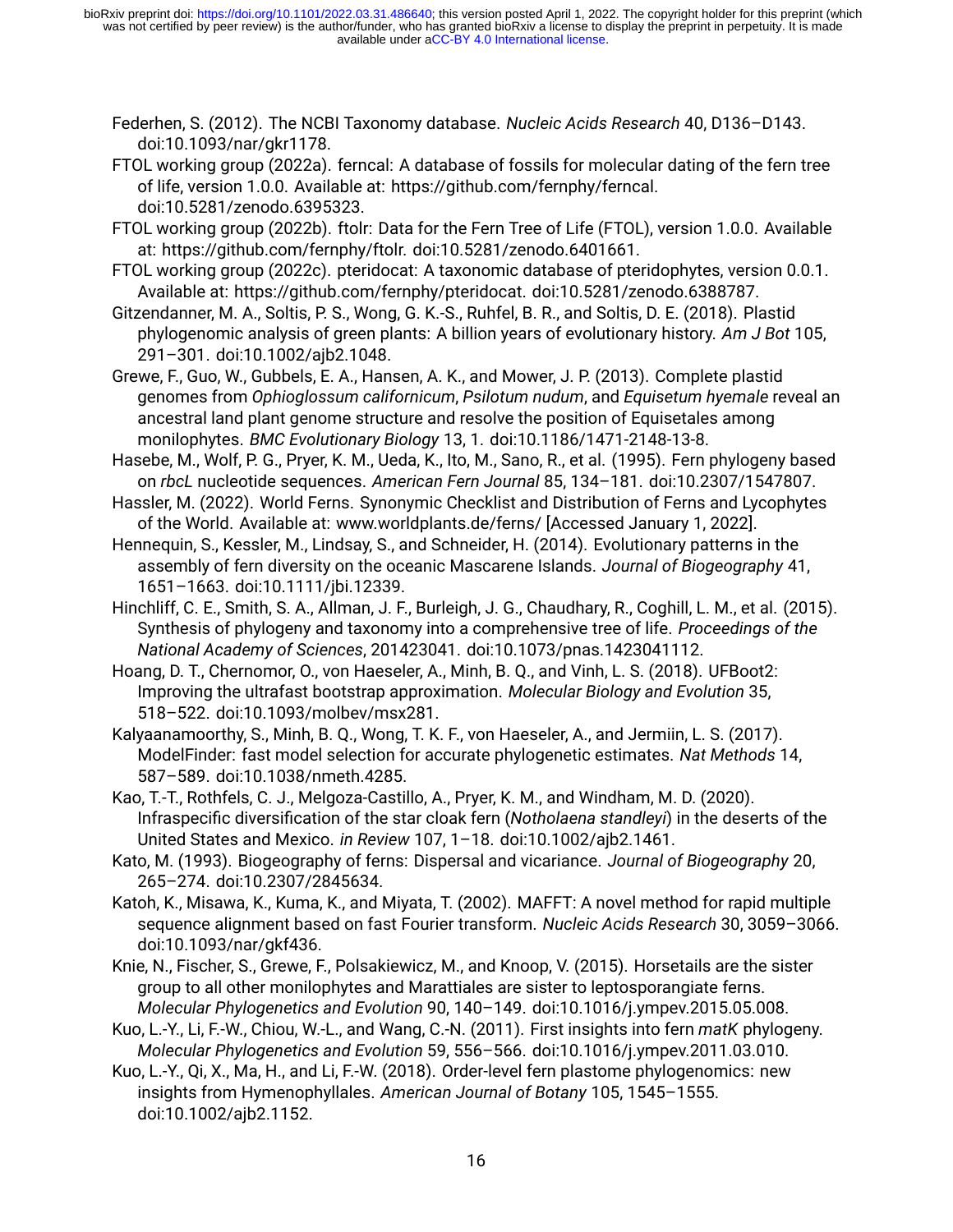- Lai, J., Lortie, C. J., Muenchen, R. A., Yang, J., and Ma, K. (2019). Evaluating the popularity of R in ecology. *Ecosphere* 10. doi[:10.1002/ecs2.2567.](https://doi.org/10.1002/ecs2.2567)
- Landau, W. M. (2021). The targets R package: A dynamic Make-like function-oriented pipeline toolkit for reproducibility and high-performance computing. *Journal of Open Source Software* 6, 2959. doi:[10.21105/joss.02959.](https://doi.org/10.21105/joss.02959)
- Lehtonen, S. (2011). Towards resolving the complete fern tree of life. *PLoS ONE* 6, e24851. doi[:10.1371/journal.pone.0024851](https://doi.org/10.1371/journal.pone.0024851).
- Lehtonen, S., and Cárdenas, G. G. (2019). Dynamism in plastome structure observed across the phylogenetic tree of ferns. *Botanical Journal of the Linnean Society* 190, 229–241. doi[:10.1093/botlinnean/boz020.](https://doi.org/10.1093/botlinnean/boz020)
- Lehtonen, S., Jones, M. M., Zuquim, G., Prado, J., and Tuomisto, H. (2015). Phylogenetic relatedness within Neotropical fern communities increases with soil fertility. *Global Ecology and Biogeography* 24, 695–705. doi[:10.1111/geb.12294.](https://doi.org/10.1111/geb.12294)
- Lehtonen, S., Silvestro, D., Karger, D. N., Scotese, C., Tuomisto, H., Kessler, M., et al. (2017). Environmentally driven extinction and opportunistic origination explain fern diversification patterns. *Scientific Reports* 7, 4831. doi[:10.1038/s41598-017-05263-7.](https://doi.org/10.1038/s41598-017-05263-7)
- Liu, H., Jiang, R., Guo, J., Hovenkamp, P. H., Perrie, L. R., Shepherd, L., et al. (2013). Towards a phylogenetic classification of the climbing fern genus *Arthropteris*. *Taxon* 62, 688–700. doi[:10.12705/624.26.](https://doi.org/10.12705/624.26)
- Liu, H., Schuettpelz, E., and Schneider, H. (2020). Evaluating the status of fern and lycophyte nothotaxa in the context of the Pteridophyte Phylogeny Group classification (PPG I). *Journal of Systematics and Evolution* 58, 988–1002. doi[:10.1111/jse.12641.](https://doi.org/10.1111/jse.12641)
- Lu, J.-M., Zhang, N., Du, X.-Y., Wen, J., and Li, D.-Z. (2015). Chloroplast phylogenomics resolves key relationships in ferns. *Journal of Systematics and Evolution* 53, 448–457. doi[:10.1111/jse.12180.](https://doi.org/10.1111/jse.12180)
- Minh, B. Q., Nguyen, M. A. T., and von Haeseler, A. (2013). Ultrafast approximation for phylogenetic bootstrap. *Molecular Biology and Evolution* 30, 1188–1195. doi[:10.1093/molbev/mst024](https://doi.org/10.1093/molbev/mst024).
- Nguyen, L.-T., Schmidt, H. A., von Haeseler, A., and Minh, B. Q. (2015). IQ-TREE: A fast and effective stochastic algorithm for estimating maximum-likelihood phylogenies. *Molecular Biology and Evolution* 32, 268–274. doi[:10.1093/molbev/msu300.](https://doi.org/10.1093/molbev/msu300)
- Nitta, J. H. (2021). taxastand: Taxonomic name standardization in R, version 0.0.0.9000. Available at https://github.com/joelnitta/taxastand. doi[:10.5281/zenodo.5726391](https://doi.org/10.5281/zenodo.5726391).
- Nitta, J. H. (2022). dwctaxon: Tools for working with Darwin Core Taxon data in R, version 0.0.0.9000. Available at:<https://github.com/joelnitta/dwctaxon>.
- Nitta, J. H., Mishler, B. D., Iwasaki, W., and Ebihara, A. (2022a). Spatial phylogenetics of japanese ferns: Patterns, processes, and implications for conservation. *bioRxiv*. doi[:10.1101/2021.08.26.457744.](https://doi.org/10.1101/2021.08.26.457744)
- Nitta, J. H., Ramírez-Barahona, S., Schuettpelz, E., and Iwasaki, W. (2022b). Fern Tree of Life (FTOL) input data. doi[:10.6084/m9.figshare.19474316.v1](https://doi.org/10.6084/m9.figshare.19474316.v1).
- Nitta, J. H., Watkins, J. E., Holbrook, N. M., Wang, T. W., and Davis, C. C. (2021). Ecophysiological differentiation between life stages in filmy ferns (Hymenophyllaceae). *J Plant Res* 134, 971–988. doi[:10.1007/s10265-021-01318-z](https://doi.org/10.1007/s10265-021-01318-z).
- Page, R. D. M. (2008). Biodiversity informatics: the challenge of linking data and the role of shared identifiers. *Briefings in Bioinformatics* 9, 345–354. doi:[10.1093/bib/bbn022.](https://doi.org/10.1093/bib/bbn022)
- Portik, D. M., and Wiens, J. J. (2020). SuperCRUNCH: A bioinformatics toolkit for creating and manipulating supermatrices and other large phylogenetic datasets. *Methods in Ecology and Evolution* 11, 763–772. doi:[10.1111/2041-210x.13392.](https://doi.org/10.1111/2041-210x.13392)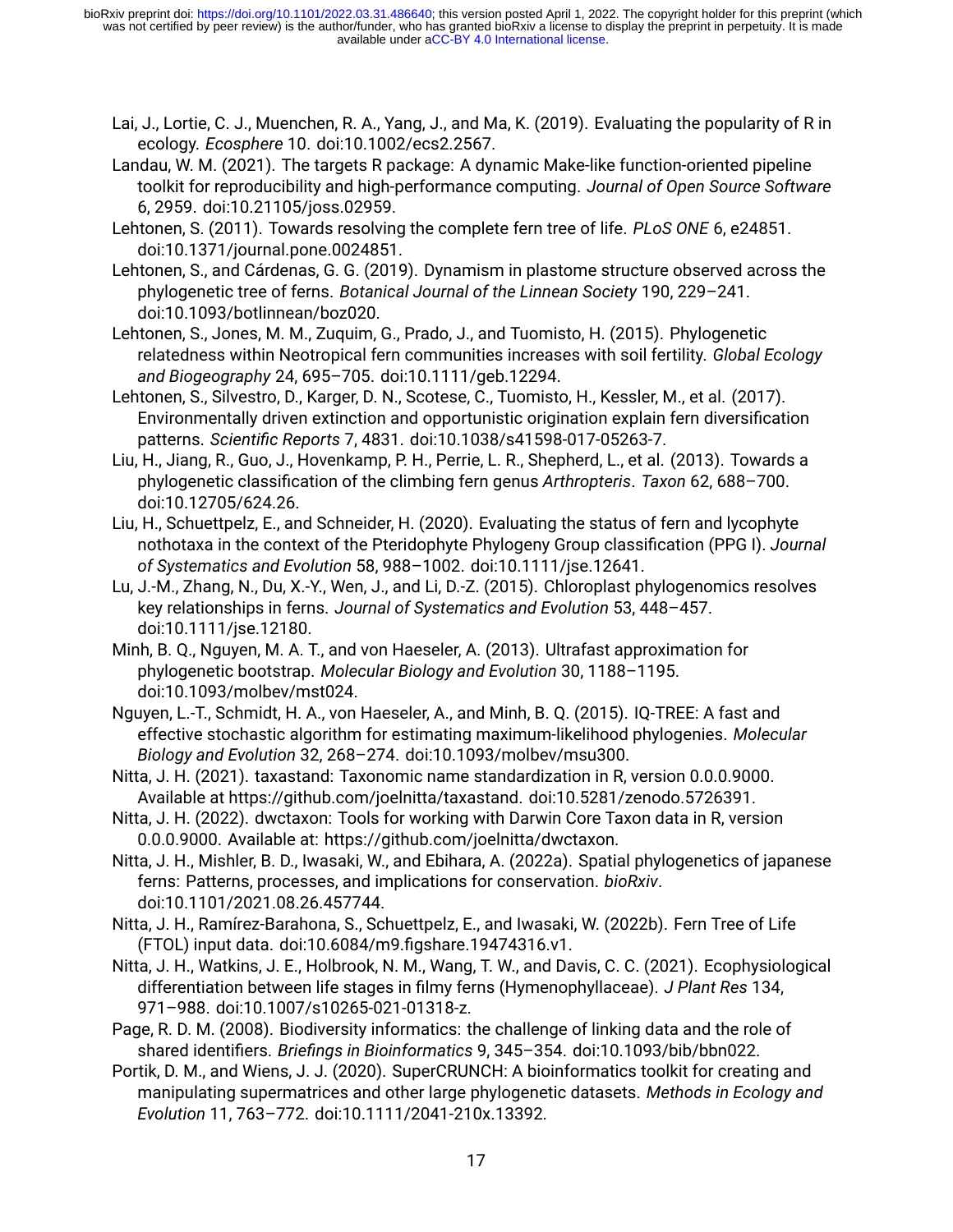- Price, M. N., Dehal, P. S., and Arkin, A. P. (2009). FastTree: Computing large minimum evolution trees with profiles instead of a distance matrix. *Molecular Biology and Evolution* 26, 1641–1650. doi:[10.1093/molbev/msp077.](https://doi.org/10.1093/molbev/msp077)
- Price, M. N., Dehal, P. S., and Arkin, A. P. (2010). FastTree 2 Approximately maximum-likelihood trees for large alignments. *PLoS ONE* 5, e9490. doi:[10.1371/journal.pone.0009490.](https://doi.org/10.1371/journal.pone.0009490)

Pryer, K. M., Schneider, H., Smith, A. R., Cranfill, R. B., Wolf, P. G., Hunt, J. S., et al. (2001). Horsetails and ferns are a monophyletic group and the closest living relatives to seed plants. *Nature* 409, 618–622. doi[:10.1038/35054555](https://doi.org/10.1038/35054555).

Pryer, K. M., Schuettpelz, E., Wolf, P. G., Schneider, H., Smith, A. R., and Cranfill, R. B. (2004). Phylogeny and evolution of ferns (monilophytes) with a focus on the early leptosporangiate divergences. *American Journal of Botany* 91, 1582–1598. doi:[10.3732/ajb.91.10.1582](https://doi.org/10.3732/ajb.91.10.1582).

Pteridophyte Phylogeny Group I (2016). A community-derived classification for extant lycophytes and ferns. *Journal of Systematics and Evolution* 54, 563–603. doi[:10.1111/jse.12229](https://doi.org/10.1111/jse.12229).

Qi, X., Kuo, L.-Y., Guo, C., Li, H., Li, Z., Qi, J., et al. (2018). A well-resolved fern nuclear phylogeny reveals the evolution history of numerous transcription factor families. *Molecular Phylogenetics and Evolution* 127, 961–977. doi:[10.1016/j.ympev.2018.06.043.](https://doi.org/10.1016/j.ympev.2018.06.043)

Qiu, Y., Li, L., Wang, B., Chen, Z. D., Knoop, V., Groth-Malonek, M., et al. (2006). The deepest divergences in land plants inferred from phylogenomic evidence. *Proceedings of the National Academy of Sciences* 103, 15511. doi[:10.1073/pnas.0603335103](https://doi.org/10.1073/pnas.0603335103).

Qiu, Y., Li, L., Wang, B., Chen, Z., Dombrovska, O., Lee, J., et al. (2007). A nonflowering land plant phylogeny inferred from nucleotide sequences of seven chloroplast, mitochondrial, and nuclear genes. *International Journal of Plant Sciences* 168, 691–708. doi[:10.1086/513474](https://doi.org/10.1086/513474).

R Core Team (2021). *R: A language and environment for statistical computing*. Vienna, Austria: R Foundation for Statistical Computing Available at: [https://www.R-project.org/.](https://www.R-project.org/)

Rai, H., and Graham, S. (2010). Utility of a large, multigene plastid data set in inferring higher-order relationships in ferns and relatives (monilophytes). *American Journal of Botany* 97, 1444. doi[:10.3732/ajb.0900305.](https://doi.org/10.3732/ajb.0900305)

Regalado, L., Schmidt, A. R., Krings, M., Bechteler, J., Schneider, H., and Heinrichs, J. (2018). Fossil evidence of eupolypod ferns in the mid-Cretaceous of Myanmar. *Plant Systematics and Evolution* 304, 1–13. doi:[10.1007/s00606-017-1439-2](https://doi.org/10.1007/s00606-017-1439-2).

Rothfels, C. J., Larsson, A., Kuo, L.-Y., Korall, P., Chiou, W.-L., and Pryer, K. M. (2012). Overcoming deep roots, fast rates, and short internodes to resolve the ancient rapid radiation of Eupolypod II ferns. *Systematic Biology* 61, 490–509. doi[:10.1093/sysbio/sys001.](https://doi.org/10.1093/sysbio/sys001)

Rothfels, C. J., Li, F.-W., Sigel, E. M., Huiet, L., Larsson, A., Burge, D. O., et al. (2015). The evolutionary history of ferns inferred from 25 low-copy nuclear genes. *American Journal of Botany* 102, 1–19. doi[:10.3732/ajb.1500089.](https://doi.org/10.3732/ajb.1500089)

Rothwell, G. W., Millay, M. A., and Stockey, R. A. (2018). Resolving the overall pattern of marattialean fern phylogeny. *American Journal of Botany* 105, 1304–1314.

Ruhfel, B. R., Gitzendanner, M. a, Soltis, P. S., Soltis, D. E., and Burleigh, J. G. (2014). From algae to angiosperms-inferring the phylogeny of green plants (Viridiplantae) from 360 plastid genomes. *BMC Evolutionary Biology* 14, 23. doi[:10.1186/1471-2148-14-23.](https://doi.org/10.1186/1471-2148-14-23)

Schneider, H., and Kenrick, P. (2001). An Early Cretaceous root-climbing epiphyte (Lindsaeaceae) and its significance for calibrating the diversification of polypodiaceous ferns. *Review of Palaeobotany and Palynology* 115, 33–41. doi[:10.1016/S0034-6667\(01\)00048-3](https://doi.org/10.1016/S0034-6667(01)00048-3).

Schneider, H., Schmidt, A. R., and Heinrichs, J. (2016). Burmese amber fossils bridge the gap in the Cretaceous record of polypod ferns. *Perspectives in Plant Ecology, Evolution and Systematics* 18, 70–78. doi[:10.1016/j.ppees.2016.01.003](https://doi.org/10.1016/j.ppees.2016.01.003).

Schneider, H., Schuettpelz, E., Pryer, K. M., Cranfill, R. B., Magallón, S., and Lupia, R. (2004). Ferns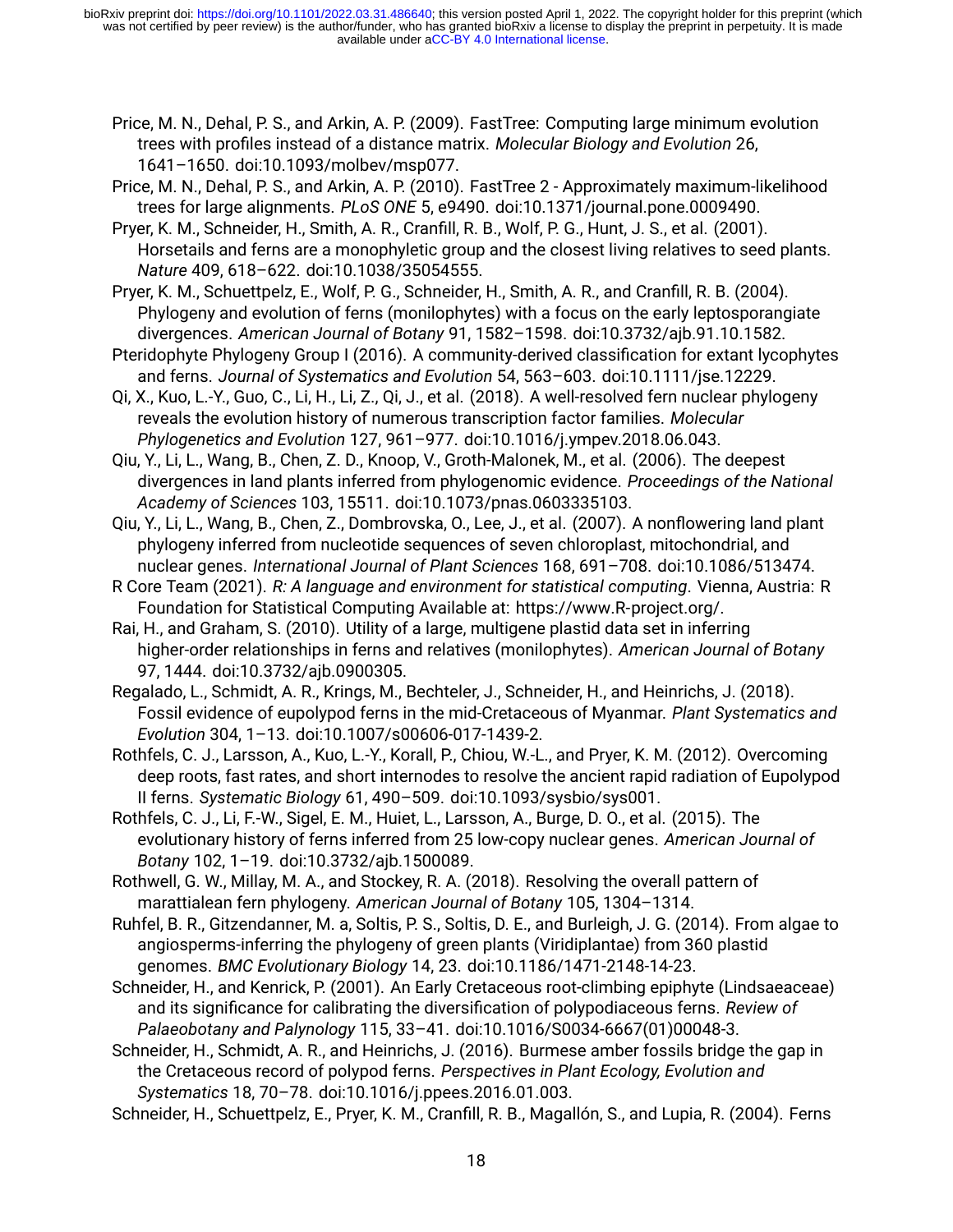diversified in the shadow of angiosperms. *Nature* 428, 553–557. doi:[10.1038/nature02361](https://doi.org/10.1038/nature02361).

- Schoch, C. L., Ciufo, S., Domrachev, M., Hotton, C. L., Kannan, S., Khovanskaya, R., et al. (2020). NCBI Taxonomy: a comprehensive update on curation, resources and tools. *Database* 2020, baaa062. doi:[10.1093/database/baaa062.](https://doi.org/10.1093/database/baaa062)
- Schuettpelz, E., Korall, P., and Pryer, K. M. (2006). Plastid *atpA* data provide improved support for deep relationships among ferns. *Taxon* 55, 897–906. doi[:10.2307/25065684.](https://doi.org/10.2307/25065684)
- Schuettpelz, E., and Pryer, K. M. (2007). Fern phylogeny inferred from 400 leptosporangiate species and three plastid genes. *Taxon* 56, 1037–1050. doi:[10.2307/25065903.](https://doi.org/10.2307/25065903)
- Schuettpelz, E., and Pryer, K. M. (2009). Evidence for a Cenozoic radiation of ferns in an angiosperm-dominated canopy. *Proceedings of the National Academy of Sciences of the United States of America* 106, 11200–11205. doi[:10.1073/pnas.0811136106](https://doi.org/10.1073/pnas.0811136106).
- Schwery, O., and O'Meara, B. C. (2016). MonoPhy: a simple R package to find and visualize monophyly issues. *PeerJ Computer Science* 2, e56. doi[:10.7717/peerj-cs.56.](https://doi.org/10.7717/peerj-cs.56)
- Sessa, E. B., Zimmer, E. A., and Givnish, T. J. (2012). Reticulate evolution on a global scale: A nuclear phylogeny for New World *Dryopteris* (Dryopteridaceae). *Molecular Phylogenetics and Evolution* 64, 563–581. doi:[10.1016/j.ympev.2012.05.009.](https://doi.org/10.1016/j.ympev.2012.05.009)
- Shang, H., Sundue, M. A., Wei, R., Wei, X. P., Luo, J. J., Liu, L., et al. (2018). *Hiya*: A new genus segregated from *Hypolepis* in the fern family Dennstaedtiaceae, based on phylogenetic evidence and character evolution. *Molecular Phylogenetics and Evolution*. doi[:10.1016/j.ympev.2018.04.038.](https://doi.org/10.1016/j.ympev.2018.04.038)
- Shen, H., Jin, D., Shu, J.-P., Zhou, X.-L., Lei, M., Wei, R., et al. (2018). Large scale phylogenomic analysis resolves a backbone phylogeny in ferns. *GigaScience* 7, 1–11. doi[:10.1093/gigascience/gix116/.](https://doi.org/10.1093/gigascience/gix116/)
- Smith, S. A., Beaulieu, J. M., and Donoghue, M. J. (2009). Mega-phylogeny approach for comparative biology: an alternative to supertree and supermatrix approaches. *BMC Evolutionary Biology* 9. doi:[10.1186/1471-2148-9-37](https://doi.org/10.1186/1471-2148-9-37).
- Smith, S. A., and O'Meara, B. C. (2012). treePL: divergence time estimation using penalized likelihood for large phylogenies. *Bioinformatics* 28, 2689–2690. doi[:10.1093/bioinformatics/bts492.](https://doi.org/10.1093/bioinformatics/bts492)
- Smith, S. A., and Walker, J. F. (2019). Py PHLAWD : A python tool for phylogenetic dataset construction. *Methods Ecol Evol* 10, 104–108. doi[:10.1111/2041-210x.13096.](https://doi.org/10.1111/2041-210x.13096)
- Sundue, M. A., and Rothfels, C. J. (2013). Stasis and convergence characterize morphological evolution in Eupolypod II ferns. *Annals of Botany*. doi[:10.1093/aob/mct247](https://doi.org/10.1093/aob/mct247).
- Talavera, G., Lukhtanov, V., Pierce, N. E., and Vila, R. (2021). DNA barcodes combined with multilocus data of representative taxa can generate reliable higher-level phylogenies. *Systematic Biology*, syab038. doi[:10.1093/sysbio/syab038](https://doi.org/10.1093/sysbio/syab038).
- Tavaré, S. et al. (1986). Some probabilistic and statistical problems in the analysis of DNA sequences. *Lectures on Mathematics in the Life Sciences* 17, 57–86.
- Testo, W. L., and Sundue, M. A. (2016). A 4000-species dataset provides new insight into the evolution of ferns. *Molecular Phylogenetics and Evolution* 105, 200–211. doi[:10.1016/j.ympev.2016.09.003.](https://doi.org/10.1016/j.ympev.2016.09.003)
- Tryon, R. (1986). The biogeography of species, with special reference to ferns. *The Botanical Review* 52, 117–156. doi[:10.1007/BF02860999.](https://doi.org/10.1007/BF02860999)
- Turland, N., Wiersema, J., Barrie, F., Greuter, W., Hawksworth, D., Herendeen, P., et al. eds. (2018). *International Code of Nomenclature for Algae, Fungi, and Plants*. Koeltz Botanical Books doi[:10.12705/Code.2018.](https://doi.org/10.12705/Code.2018)
- Wei, R., Yan, Y.-H., Harris, A., Kang, J.-S., Shen, H., Xiang, Q.-P., et al. (2017). Plastid phylogenomics resolve deep relationships among Eupolypod II ferns with rapid radiation and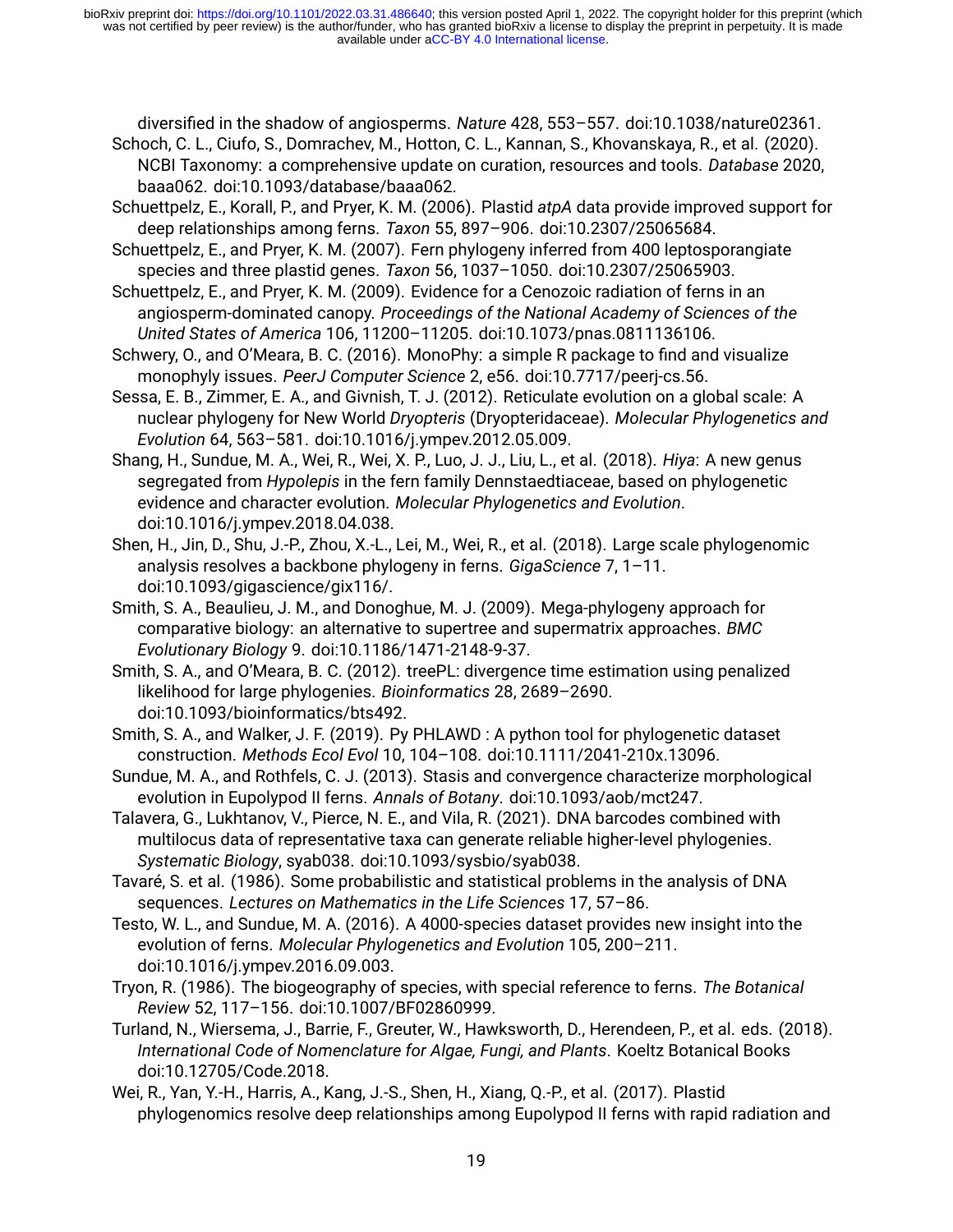rate heterogeneity. *Genome Biology and Evolution* 9, 1646–1657. doi[:10.1093/gbe/evx107.](https://doi.org/10.1093/gbe/evx107) Wei, R., and Zhang, X. (2022). A revised subfamilial classification of Polypodiaceae based on

- plastome, nuclear ribosomal, and morphological evidence. *Taxon*. doi[:10.1002/tax.12658.](https://doi.org/10.1002/tax.12658)
- Wei, R., Zhao, C.-F., Xiang, Q.-P., and Zhang, X.-C. (2021). *Ellipinema* and ×*Ellipisorus*? Just *Lepisorus* (Polypodiaceae)! *Molecular Phylogenetics and Evolution* 161, 107176. doi[:10.1016/j.ympev.2021.107176.](https://doi.org/10.1016/j.ympev.2021.107176)
- Wickett, N. J., Mirarab, S., Nguyen, N., Warnow, T., Carpenter, E., Matasci, N., et al. (2014). Phylotranscriptomic analysis of the origin and early diversification of land plants. *Proceedings of the National Academy of Sciences* 111, E4859–E4868. doi[:10.1073/pnas.1323926111](https://doi.org/10.1073/pnas.1323926111).
- Zhang, L.-B., and Zhang, L. (2015). Didymochlaenaceae: A new fern family of eupolypods I (Polypodiales). *Taxon* 64, 27–38. doi:[10.12705/641.4](https://doi.org/10.12705/641.4).
- Zhang, L., Zhou, X.-M., Liang, Z.-L., Fan, X.-P., Thi Lu, N., Song, M.-S., et al. (2020). Phylogeny and classification of the tribe Lepisoreae (Polypodiaceae; pteridophyta) with the description of a new genus, *Ellipinema* gen. nov., segregated from *Lepisorus*. *Molecular Phylogenetics and Evolution*, 106803. doi:[10.1016/j.ympev.2020.106803.](https://doi.org/10.1016/j.ympev.2020.106803)
- Zhou, X.-M., and Zhang, L.-B. (2017). Nuclear and plastid phylogenies suggest ancient intersubgeneric hybridization in the fern genus *Pyrrosia* (Polypodiaceae), with a classification of *Pyrrosia* based on molecular and non-molecular evidence. *Taxon* 66, 1065–1084. doi[:10.12705/665.5.](https://doi.org/10.12705/665.5)
- Zhou, X., Shen, X.-X., Hittinger, C. T., and Rokas, A. (2018). Evaluating fast maximum likelihood-based phylogenetic programs using empirical phylogenomic data sets. *Molecular Biology and Evolution* 35, 486–503. doi[:10.1093/molbev/msx302](https://doi.org/10.1093/molbev/msx302).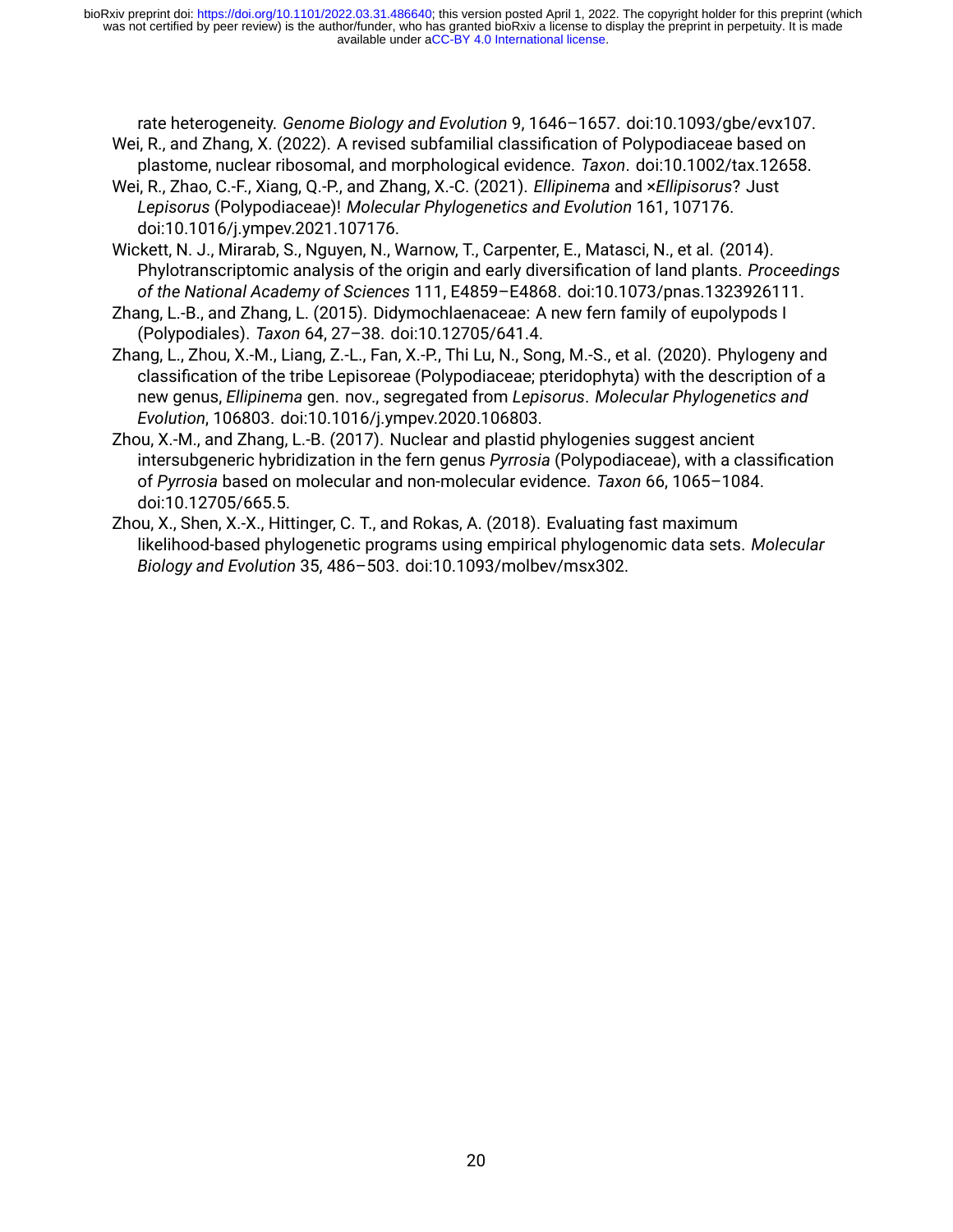



**Figure 1**. Number of fern species in GenBank by year and genomic compartment. Points indicate number of species sampled in selected studies of global fern phylogeny (Hasebe et al., 1995; Schuettpelz and Pryer, 2007; Lehtonen, 2011; Testo and Sundue, 2016; this study). Schuettpelz and Pryer (2007) did not attempt exhaustive sampling but rather proportional sampling according to lineage size. The relatively small increase in number of species in 2021 may be due to accessions that are still embargoed at the time of writing. Taxonomy of GenBank species follows NCBI (Federhen, 2012). Only accessions identified to species included; environmental samples, hybrid formulas, and names with "aff." or "cf." annotations excluded.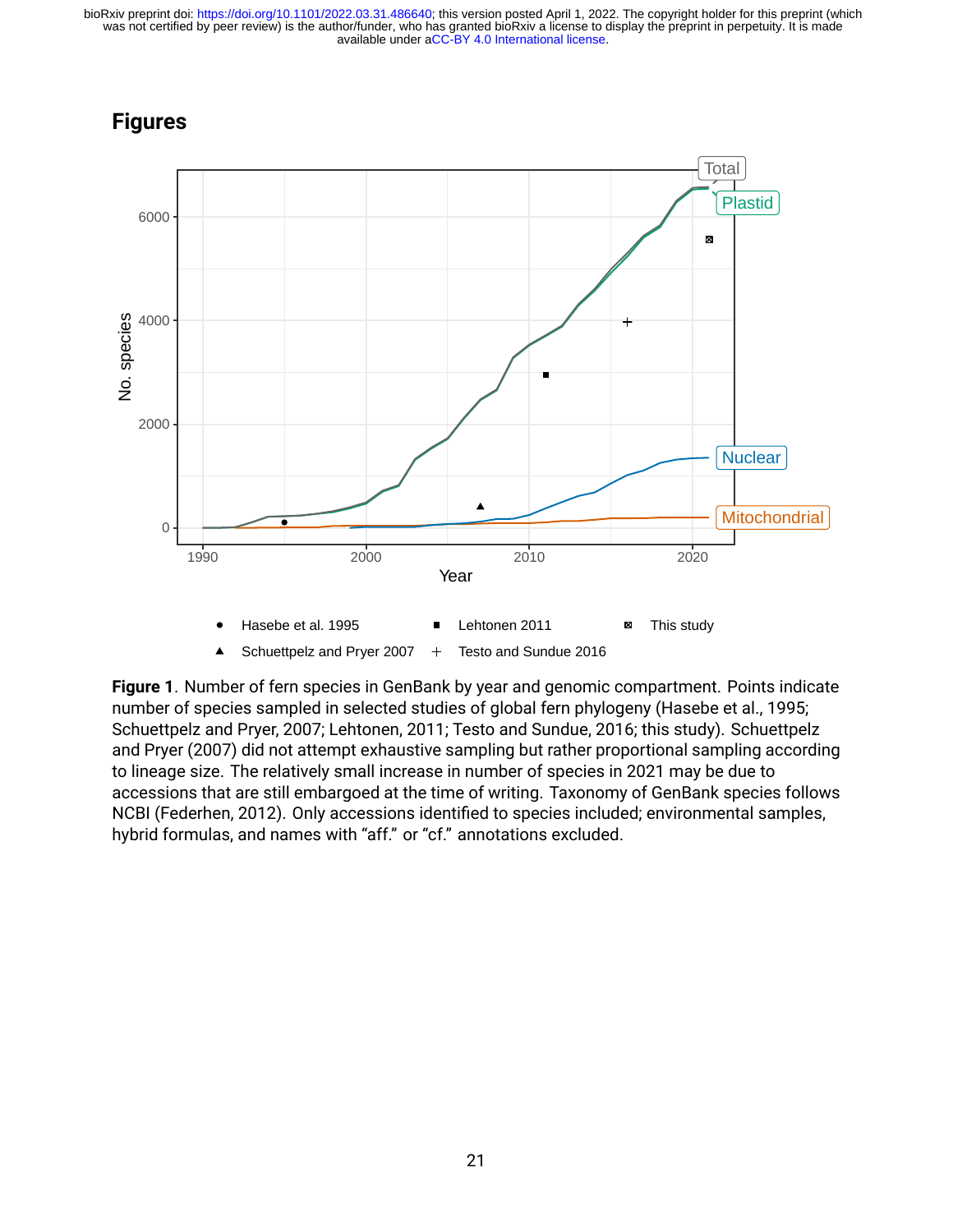

**Figure 2**. Summary of workflow to construct the Fern Tree of Life (FTOL). The workflow is automated except for steps in boxes with red outlines and a hand symbol. Numbers of sequences and species are approximate. Sequences originating from whole plastomes are in blue; sequences typically obtained by Sanger sequencing are in orange. For details of each step, see Materials and Methods.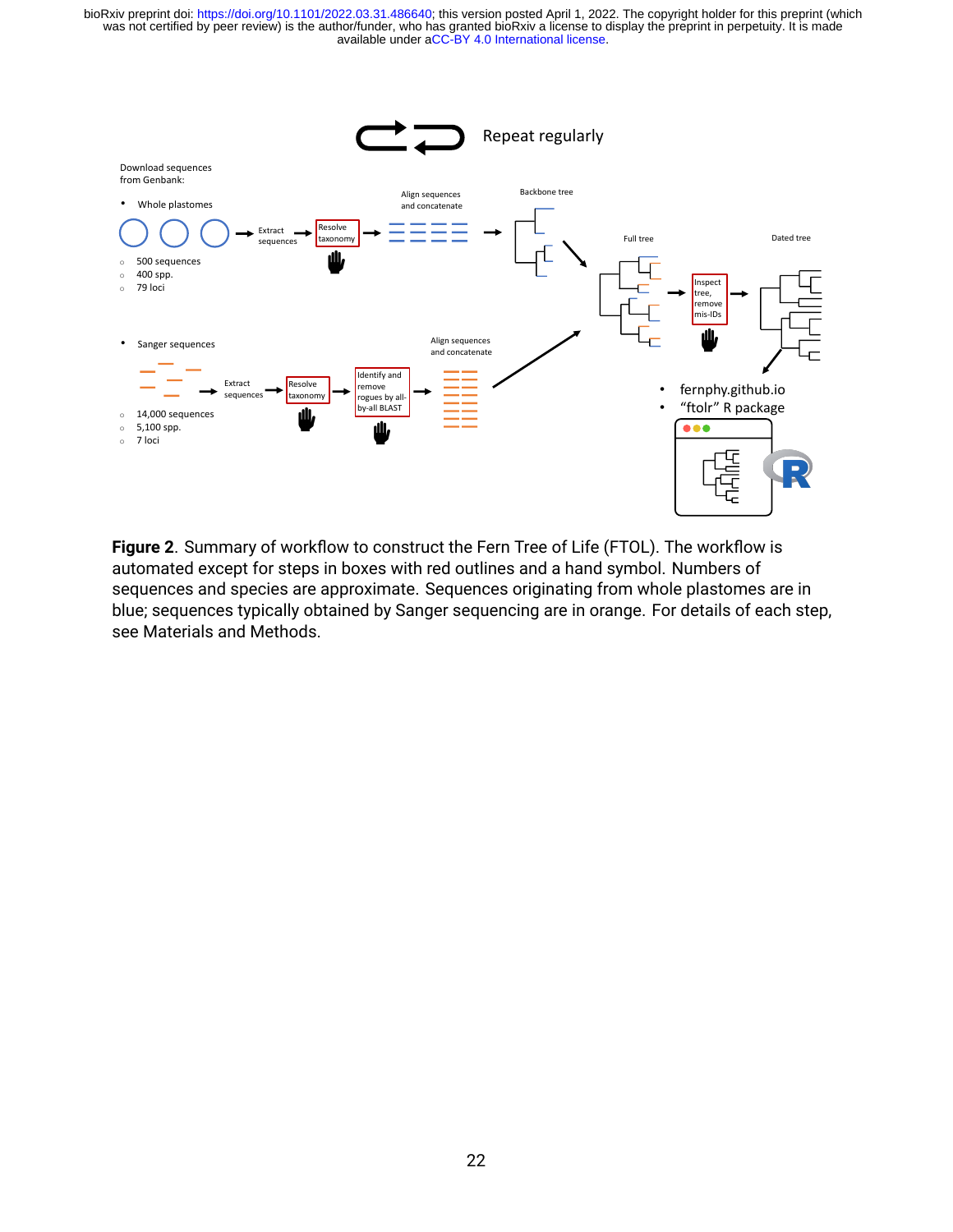

**Figure 3**. Fern Tree of Life (FTOL). Tree rooted on bryophytes. Inset plot shows coverage by major clade (order or suborder). Bold part of each clade name is its code, which is also indicated on the tree. Numbers next to each bar show sampled species out of total number of species. Taxonomy follows Pteridophyte Phylogeny Group I (2016).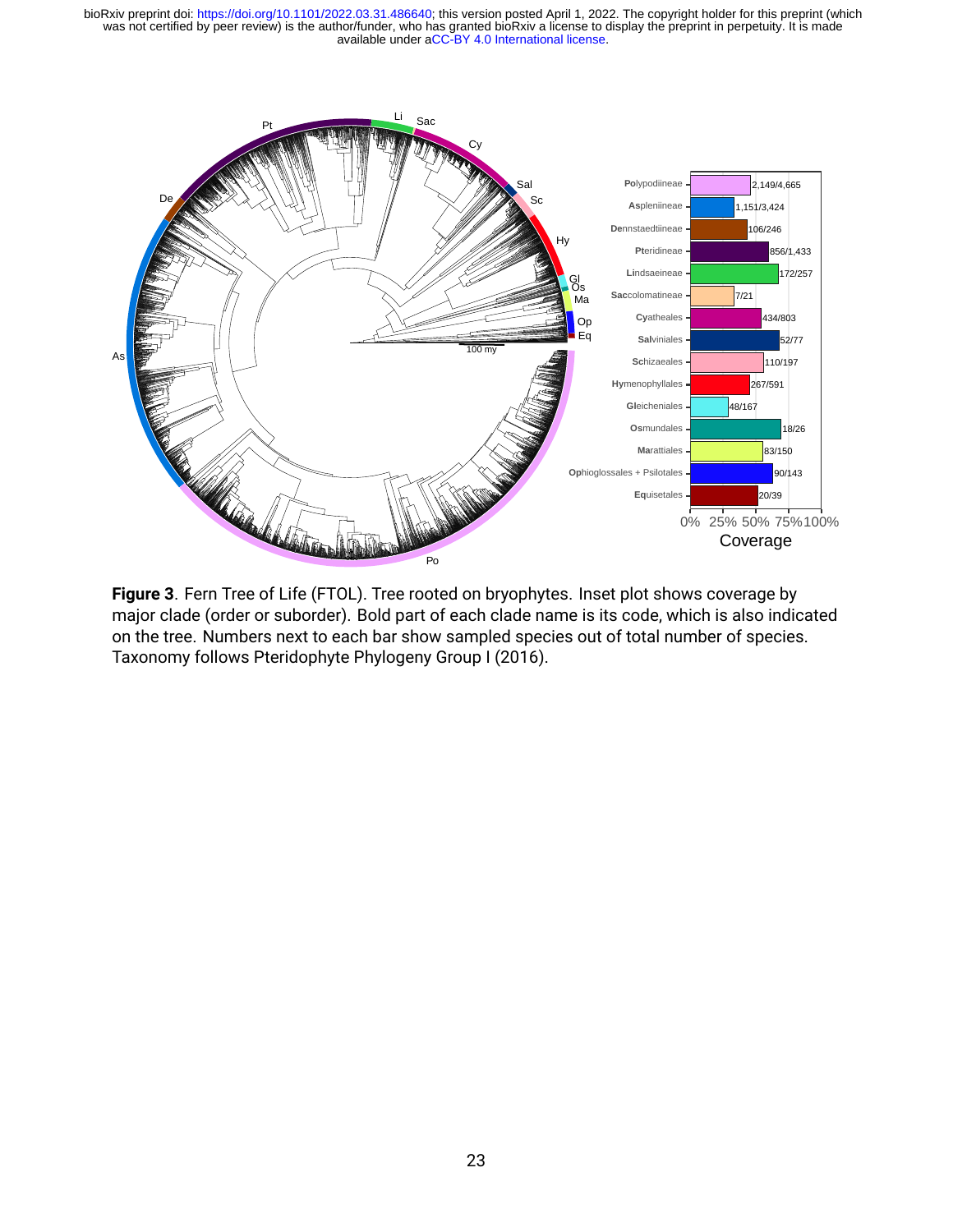

**Figure 4**. Fern tree of life (FTOL) backbone phylogeny. One exemplar tip is shown per family (all families were found to be monophyletic; see Results). Ultrafast bootstrap support values (%)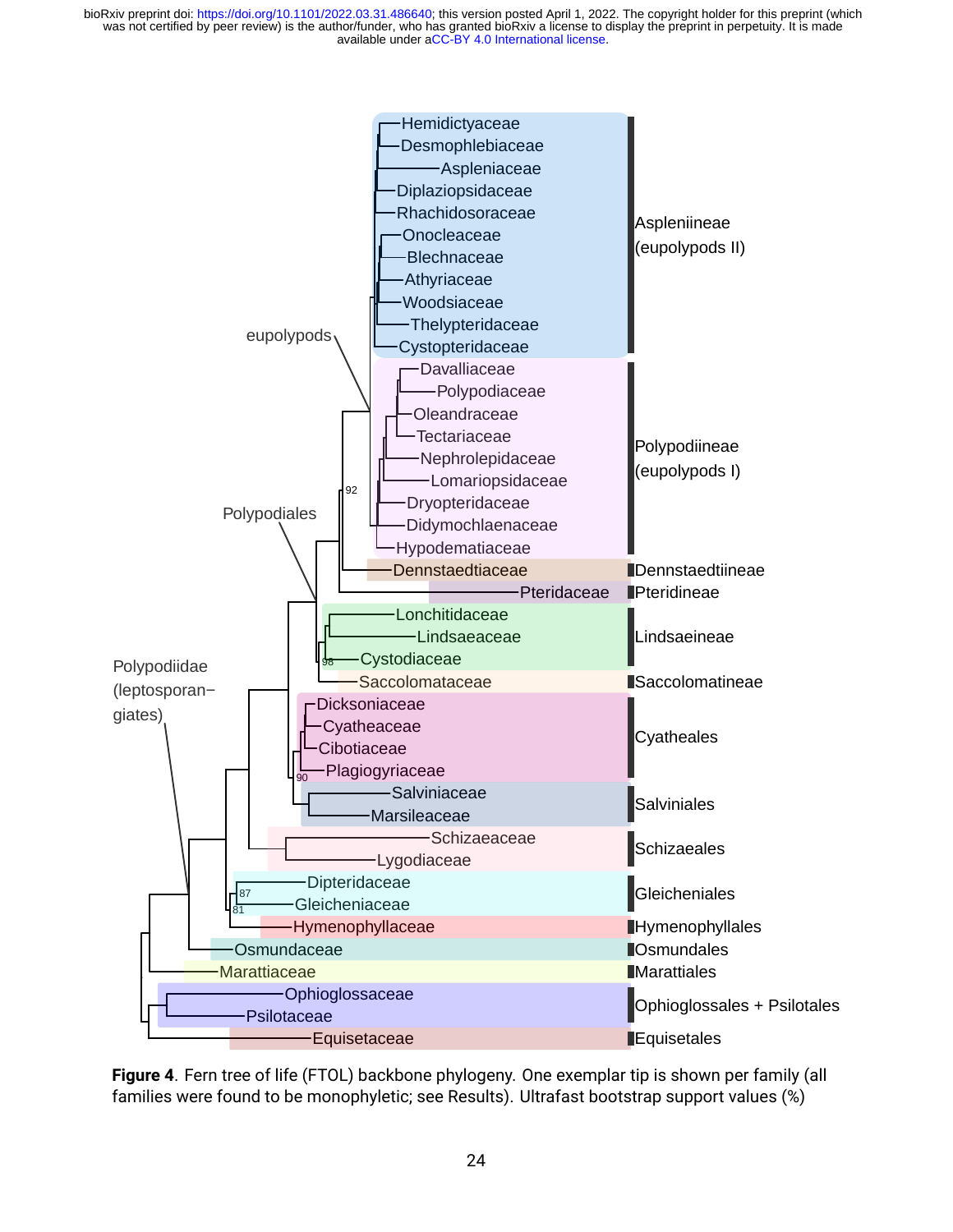shown at nodes; unlabeled nodes are 100%. Outgroup (seed plants, lycophytes, and bryophytes) not shown. Colors of major clades (orders or suborders) correspond to those used in Figure 3. Taxonomy follows Pteridophyte Phylogeny Group I (2016); informal clade names in lowercase.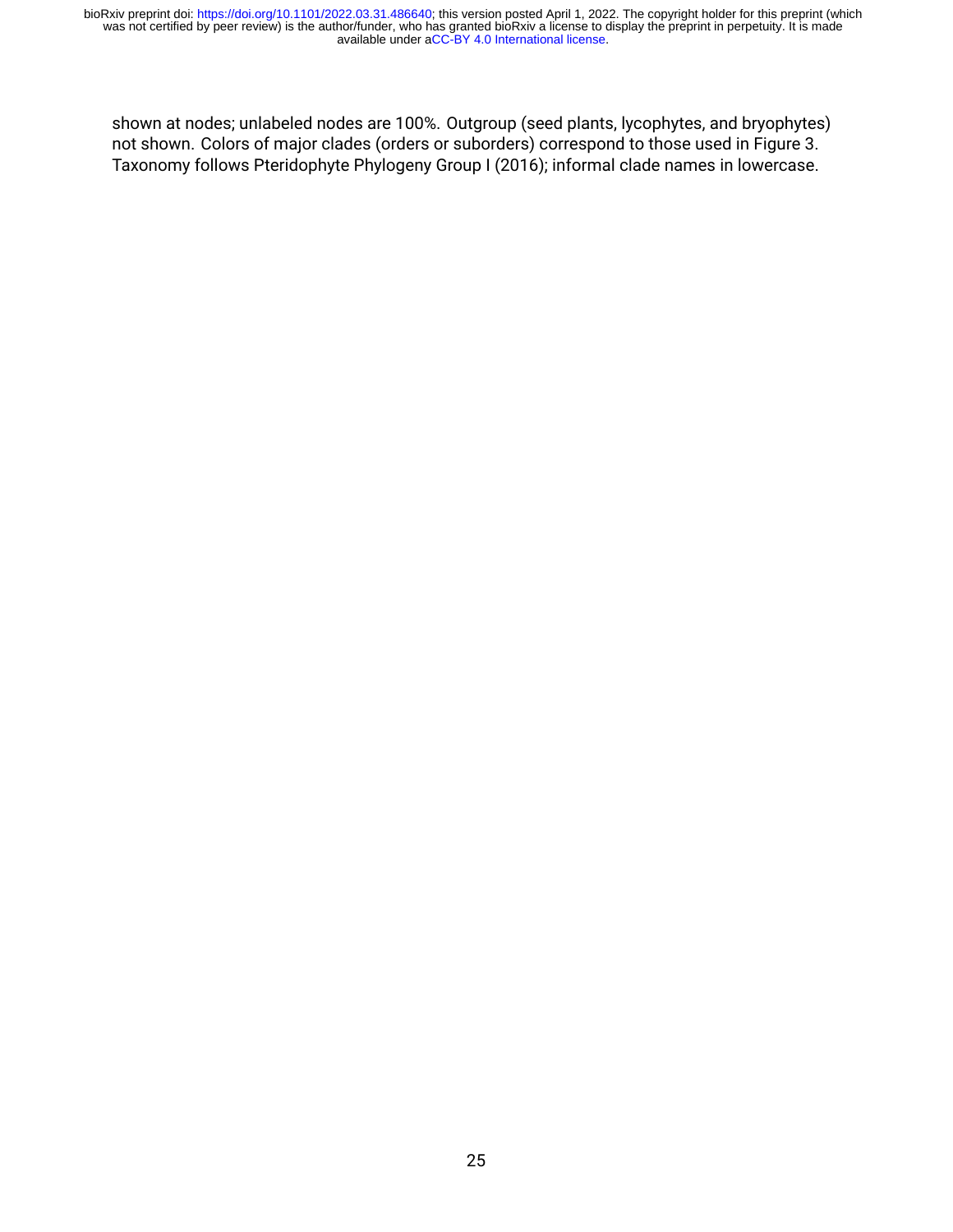

**Figure 5**. Stem age of fern families (Ma) estimated by selected studies. For studies that used methods with confidence intervals, error bars indicate lower and upper 95% highest posterior density levels and point indicates median (Rothfels et al., 2015; Testo and Sundue, 2016). For